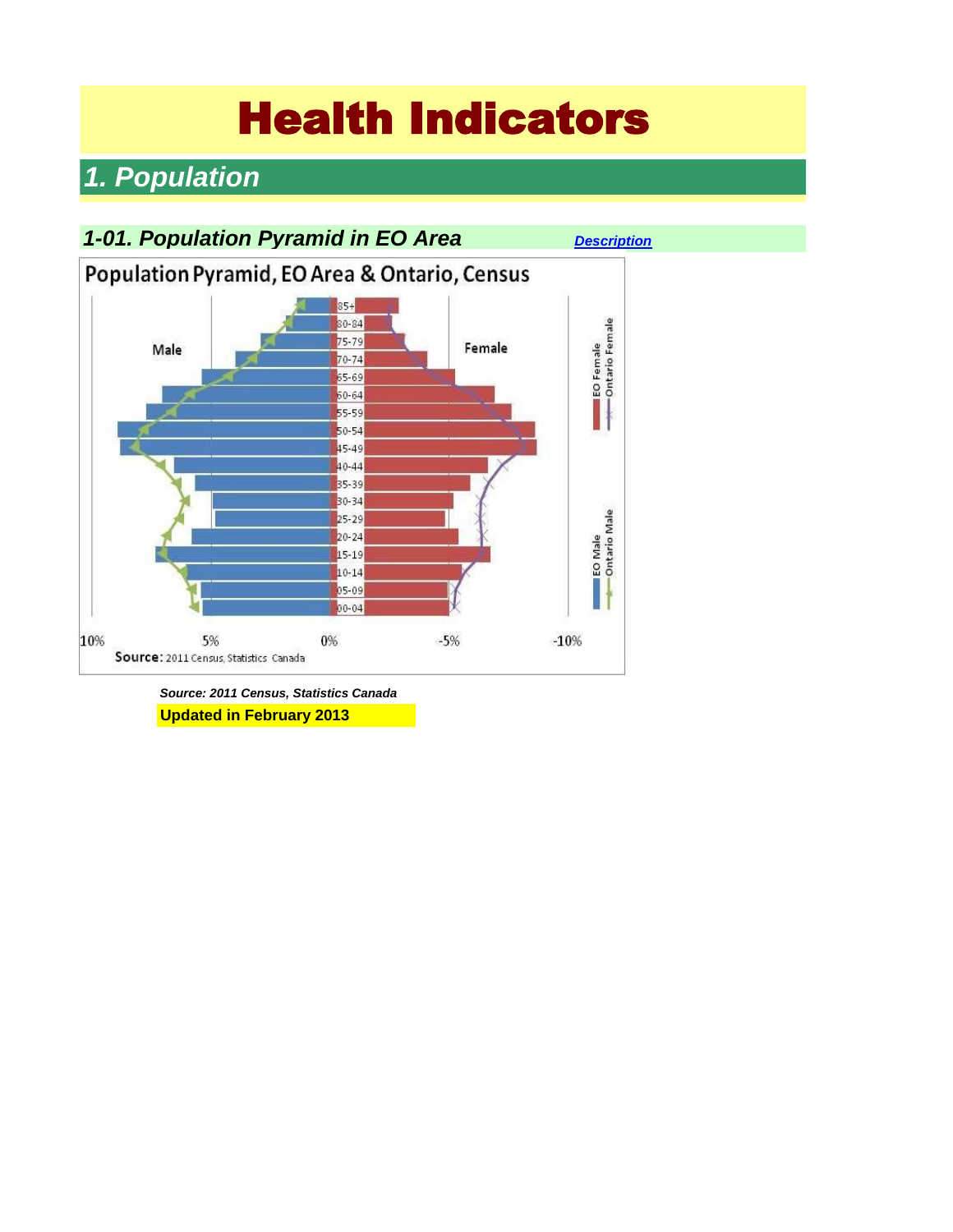# *1-02. Population in EO Area*

| Region                  | Male     |       | Female   | Total |          |
|-------------------------|----------|-------|----------|-------|----------|
|                         | N        | %     | N        | %     | N        |
| Canada                  | 16414225 | 49.0% | 17062460 | 51.0% | 33476685 |
| Ontario                 | 6263140  | 48.7% | 6588685  | 51.3% | 12851820 |
| EO Area                 | 96640    | 49.2% | 99905    | 50.8% | 196545   |
| UC-SDG*                 | 54290    | 48.8% | 56875    | 51.2% | 111165   |
| UC-PR                   | 42350    | 49.6% | 43030    | 50.4% | 85380    |
| Alexandria Office       | 21085    | 50.4% | 20775    | 49.6% | 41860    |
| Casselman Office        | 23345    | 50.2% | 23165    | 49.8% | 46515    |
| Cornwall Office         | 38490    | 48.8% | 40415    | 51.2% | 78895    |
| Hawkesbury Office       | 21475    | 49.6% | 21850    | 50.4% | 43330    |
| <b>Rockland Office</b>  | 16205    | 50.0% | 16175    | 49.9% | 32385    |
| Winchester Office       | 14240    | 49.5% | 14555    | 50.5% | 28795    |
| Stormont County*        | 9815     | 50.6% | 9580     | 49.4% | 19390    |
| Dundas County           | 10775    | 48.9% | 11245    | 51.1% | 22020    |
| <b>Glengarry County</b> | 11680    | 49.9% | 11735    | 50.1% | 23415    |
| <b>Prescott County</b>  | 15535    | 49.1% | 16120    | 50.9% | 31660    |
| <b>Russell County</b>   | 26815    | 49.9% | 26910    | 50.1% | 53725    |
| <b>Cornwall City</b>    | 22025    | 47.5% | 24320    | 52.5% | 46340    |
| South Stormont          | 6350     | 50.3% | 6270     | 49.7% | 12615    |
| North Stormont          | 3465     | 51.1% | 3310     | 48.9% | 6775     |
| South Dundas            | 5305     | 49.1% | 5490     | 50.9% | 10795    |
| North Dundas            | 5470     | 48.7% | 5755     | 51.3% | 11225    |
| South Glengarry         | 6650     | 50.5% | 6515     | 49.5% | 13165    |
| North Glengarry         | 5030     | 49.1% | 5220     | 50.9% | 10250    |
| Hawkesbury              | 4940     | 46.8% | 5615     | 53.2% | 10555    |
| East Hawkesbury         | 1720     | 51.6% | 1610     | 48.3% | 3335     |
| Champlain               | 4240     | 49.5% | 4335     | 50.6% | 8570     |
| Alfred & Plantagenet    | 4635     | 50.4% | 4560     | 49.6% | 9200     |
| The Nation Municipality | 5940     | 50.9% | 5730     | 49.1% | 11670    |
| Clarence-Rockland       | 11570    | 49.9% | 11615    | 50.1% | 23185    |
| Casselman               | 1760     | 48.6% | 1865     | 51.4% | 3625     |
| Russell TP              | 7545     | 49.5% | 7700     | 50.5% | 15245    |

**Stormont County\*: Excluding Cornwall City**

*Source: 2011 Census, Statistics Canada* **Updated in February 2013**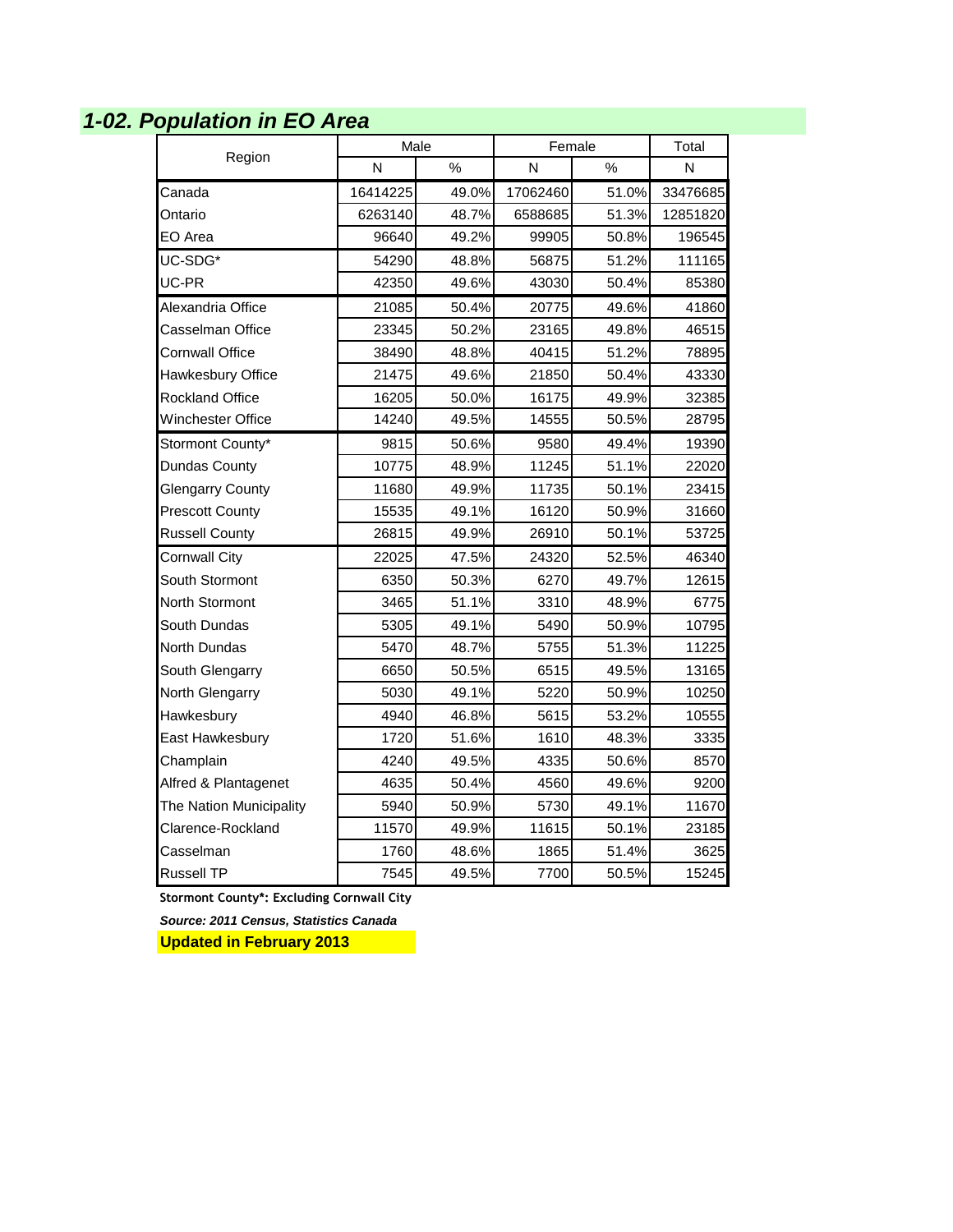#### *1-03. Population Growth [Description](http://www.apheo.ca/index.php?pid=61)*





*Source: 2011 Census, Statistics Canada* **Updated in February 2013**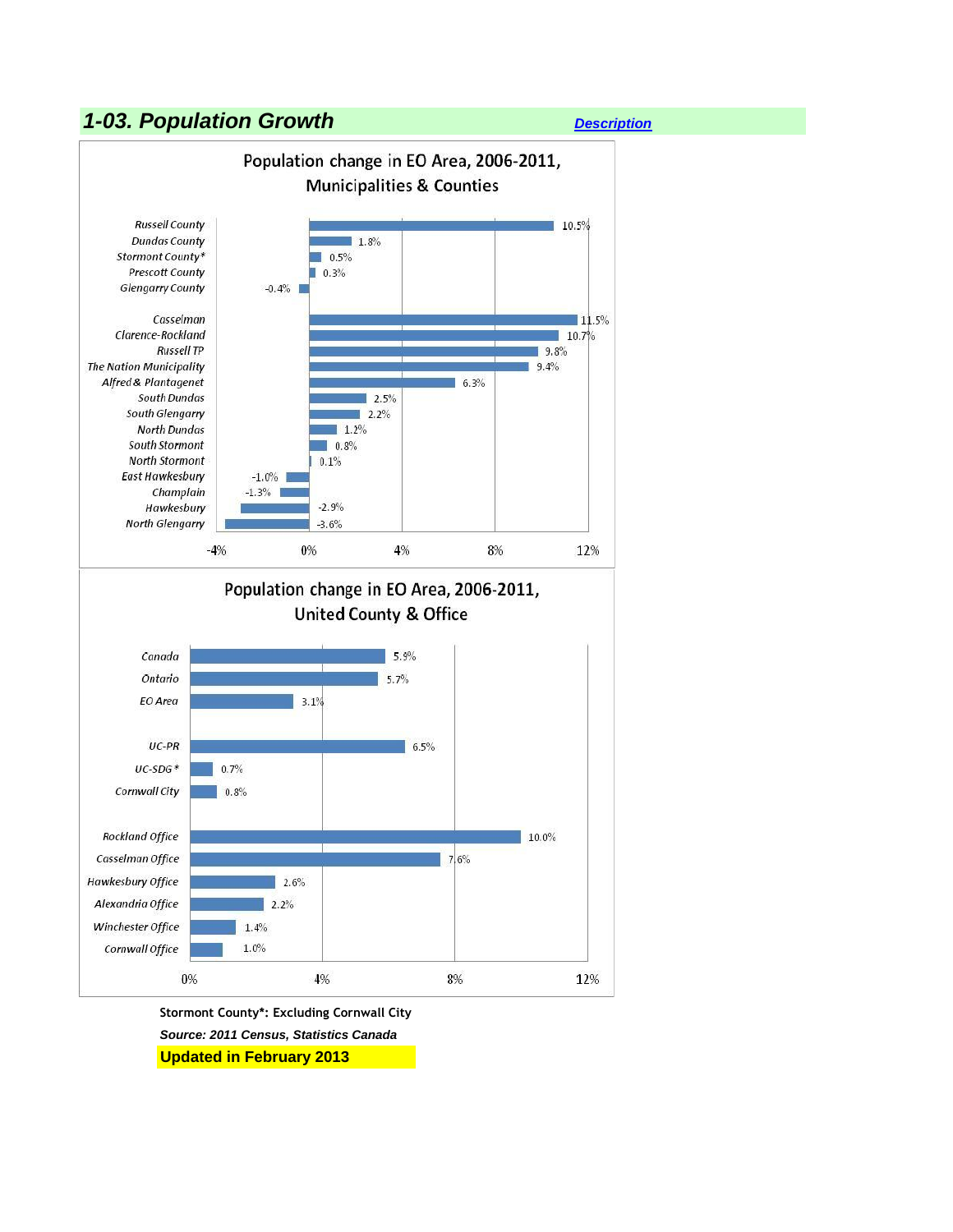

*Source: intelliHEALTH ONTARIO (former PHPDB), Ministry of Health and Long-Term Care* **Updated in February 2013**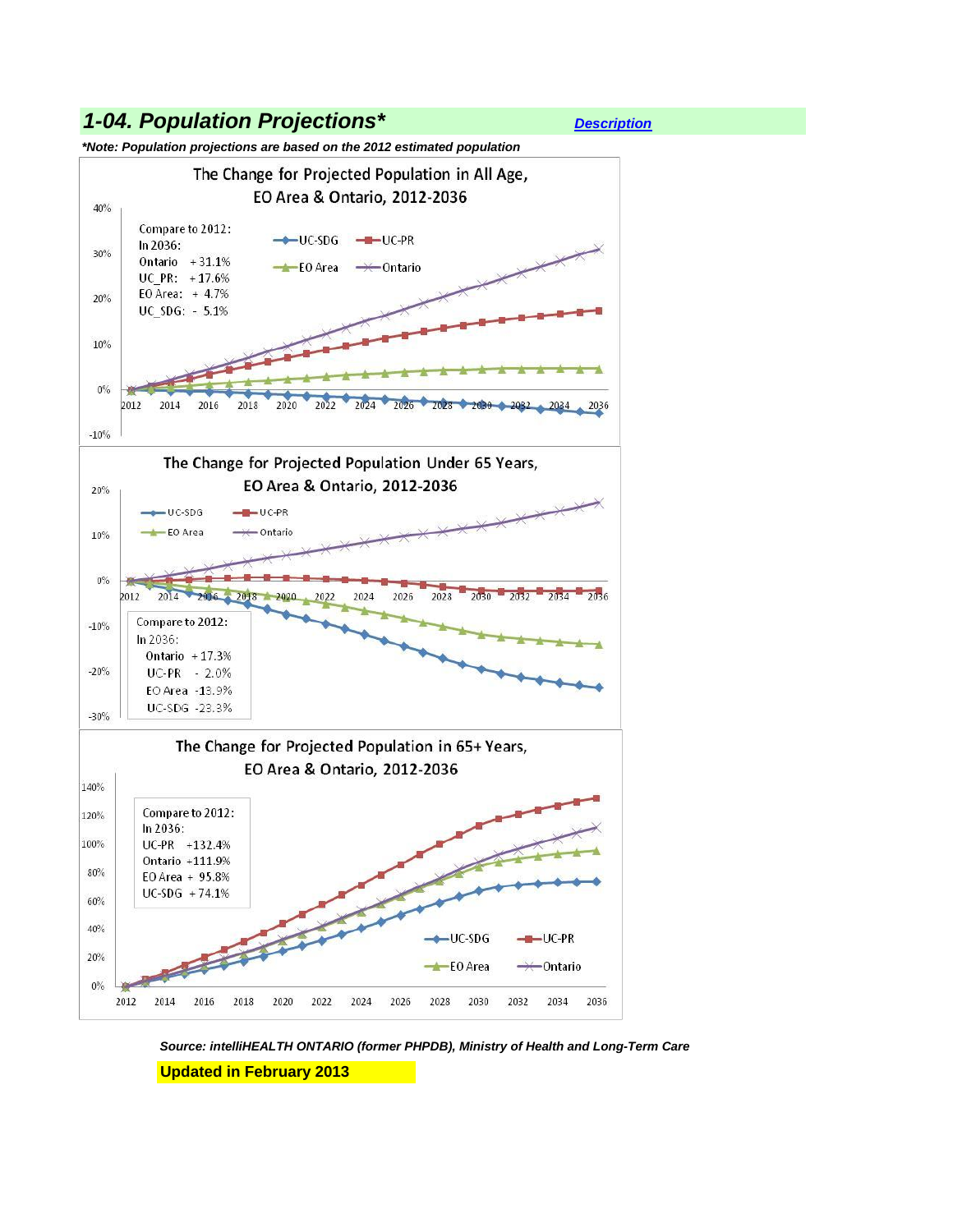# *1-05. Dependency Ratios [Description](http://www.apheo.ca/index.php?pid=63)*

| Region                          | Child_dep<br>endency | Aged_dep<br>endency | Total_dep<br>endency |
|---------------------------------|----------------------|---------------------|----------------------|
| Canada                          | 37.5%                | 23.8%               | 61.4%                |
| <b>Ontario</b>                  | 38.4%                | 23.7%               | 62.1%                |
| EO Area                         | 38.6%                | 27.9%               | 66.5%                |
| UC-SDG*                         | 38.2%                | 31.9%               | 70.1%                |
| <b>UC-PR</b>                    | 39.1%                | 23.0%               | 62.1%                |
| <b>Cornwall City</b>            | 37.9%                | 34.7%               | 72.6%                |
| Alexandria Office               | 38.6%                | 26.5%               | 65.1%                |
| <b>Casselman Office</b>         | 41.3%                | 19.2%               | 60.4%                |
| <b>Cornwall Office</b>          | 38.1%                | 31.5%               | 69.6%                |
| <b>Hawkesbury Office</b>        | 35.6%                | 28.3%               | 63.9%                |
| <b>Rockland Office</b>          | 38.9%                | 21.2%               | 60.1%                |
| <b>Winchester Office</b>        | 39.2%                | 28.3%               | 67.4%                |
| <b>Stormont County*</b>         | 39.8%                | 24.4%               | 64.3%                |
| <b>Dundas County</b>            | 38.4%                | 30.7%               | 69.1%                |
| <b>Glengarry County</b>         | 37.1%                | 33.8%               | 70.9%                |
| <b>Prescott County</b>          | 34.0%                | 33.0%               | 67.0%                |
| <b>Russell County</b>           | 42.0%                | 17.4%               | 59.4%                |
| <b>South Stormont</b>           | 38.8%                | 26.5%               | 65.3%                |
| <b>North Stormont</b>           | 41.7%                | 20.7%               | 62.4%                |
| <b>South Dundas</b>             | 37.6%                | 36.1%               | 73.7%                |
| North Dundas                    | 39.1%                | 25.8%               | 64.9%                |
| <b>South Glengarry</b>          | 36.2%                | 31.2%               | 67.5%                |
| <b>North Glengarry</b>          | 38.2%                | 37.4%               | 75.6%                |
| <b>Hawkesbury</b>               | 32.2%                | 40.5%               | 72.7%                |
| <b>East Hawkesbury</b>          | 35.8%                | 27.0%               | 62.7%                |
| <b>Champlain</b>                | 34.3%                | 32.8%               | 67.1%                |
| <b>Alfred &amp; Plantagenet</b> | 34.8%                | 27.3%               | 62.2%                |
| <b>The Nation Municipality</b>  | 39.8%                | 16.3%               | 56.1%                |
| <b>Clarence-Rockland</b>        | 40.5%                | 18.8%               | 59.4%                |
| Casselman                       | 39.3%                | 23.4%               | 62.7%                |
| <b>Russell TP</b>               | 46.5%                | 14.9%               | 61.4%                |

**Stormont County\*: Excluding Cornwall City**

*Source: 2011 Census, Statistics Canada*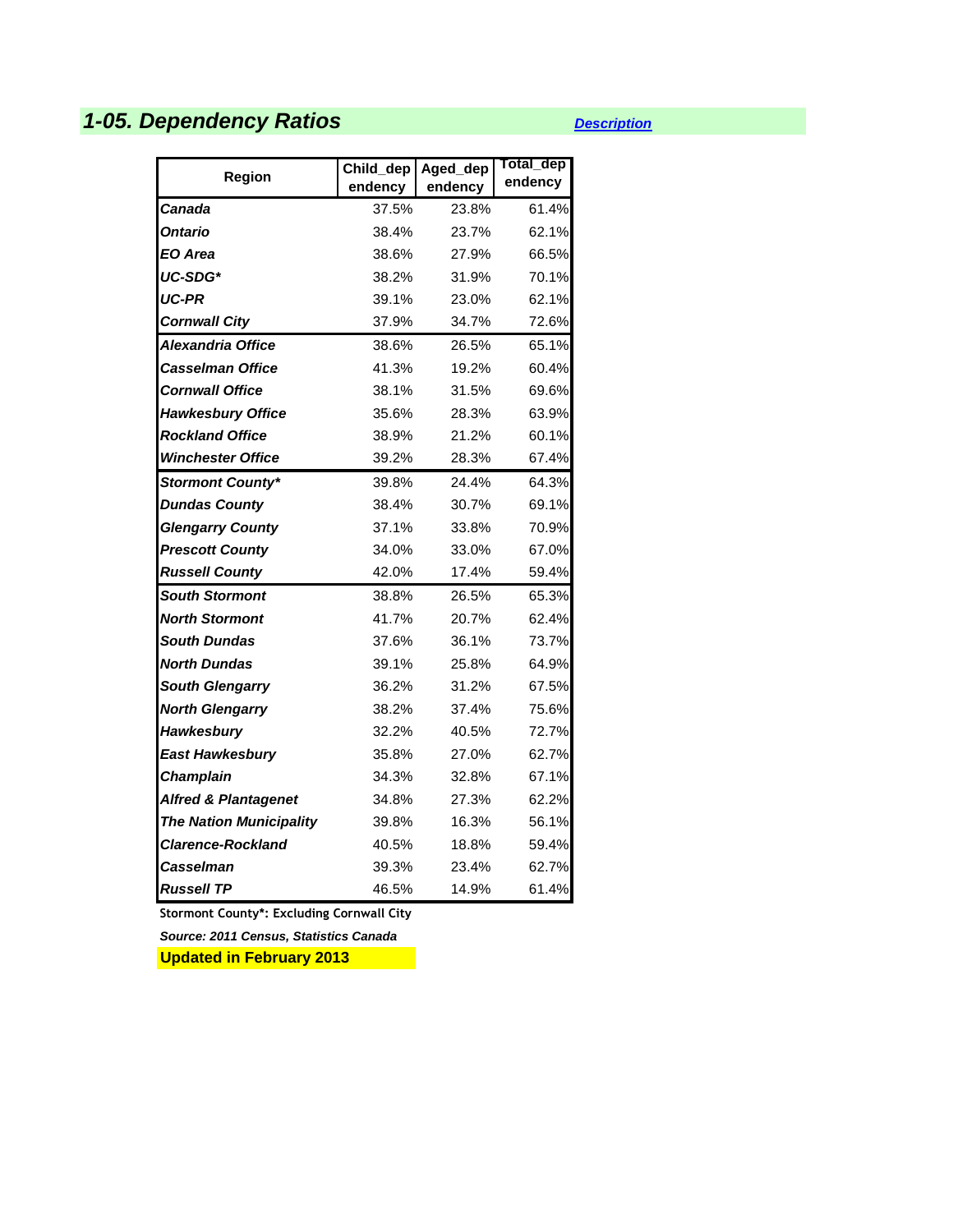# *1-06. Urban and Rural Population <i>[Description](http://www.apheo.ca/index.php?pid=64)*

|                                           |       | EO Area area |        |          | Ontario  |              |
|-------------------------------------------|-------|--------------|--------|----------|----------|--------------|
|                                           | Urban | Rural        | Total  | Urban    | Rural    | <b>Total</b> |
| <b>Population</b>                         | 97595 | 92990        | 190585 | 10563085 | 1597200  | 12160285     |
| Land area $(km2)^*$                       | 144.8 | 5163         | 5308   | 7346.2   | 900227.6 | 907573.8     |
| <b>Population density</b><br>(Person/km2) | 674.0 | 18           | 36     | 1437.9   | 1.8      | 13.4         |
| Percent in Total (%)                      | 51.2  | 49           | 100    | 86.9     | 13.1     | 100          |

*\*Km* <sup>2</sup>Data from 2006

*Source: 2006 Census, Statistics Canada*

| 1-07. Ethnic / Cultural Origin      |              |          |          | <b>Description</b> |  |
|-------------------------------------|--------------|----------|----------|--------------------|--|
|                                     | EO Area area |          | Ontario  |                    |  |
|                                     | N            | %        | N        | %                  |  |
| <b>Total Population</b>             | 187330       | 100      | 12028895 | 100.0              |  |
| <b>British Isles origins</b>        | 71405        | 38       | 4911325  | 40.8               |  |
| <b>French origins</b>               | 68005        | 36I      | 1358415  | 11.3               |  |
| <b>European origins</b>             | 32630        | 17       | 4379615  | 36.4               |  |
| <b>Aboriginal origins</b>           | 9920         | 5        | 403795   | 3.4                |  |
| Asian origins                       | 3460         | 2        | 2054385  | 17.1               |  |
| <b>Arab origins</b>                 | 1050         |          | 187980   | 1.6                |  |
| African origins                     | 755          | 0        | 235880   | 2.0                |  |
| Caribbean origins                   | 675          | 0        | 389980   | 3.2                |  |
| <b>Central &amp; South American</b> | 220          | 0        | 166310   | 1.4                |  |
| Oceania origins                     | 105          | $\Omega$ | 16200    | 0.1                |  |

*Source: 2006 Census, Statistics Canada*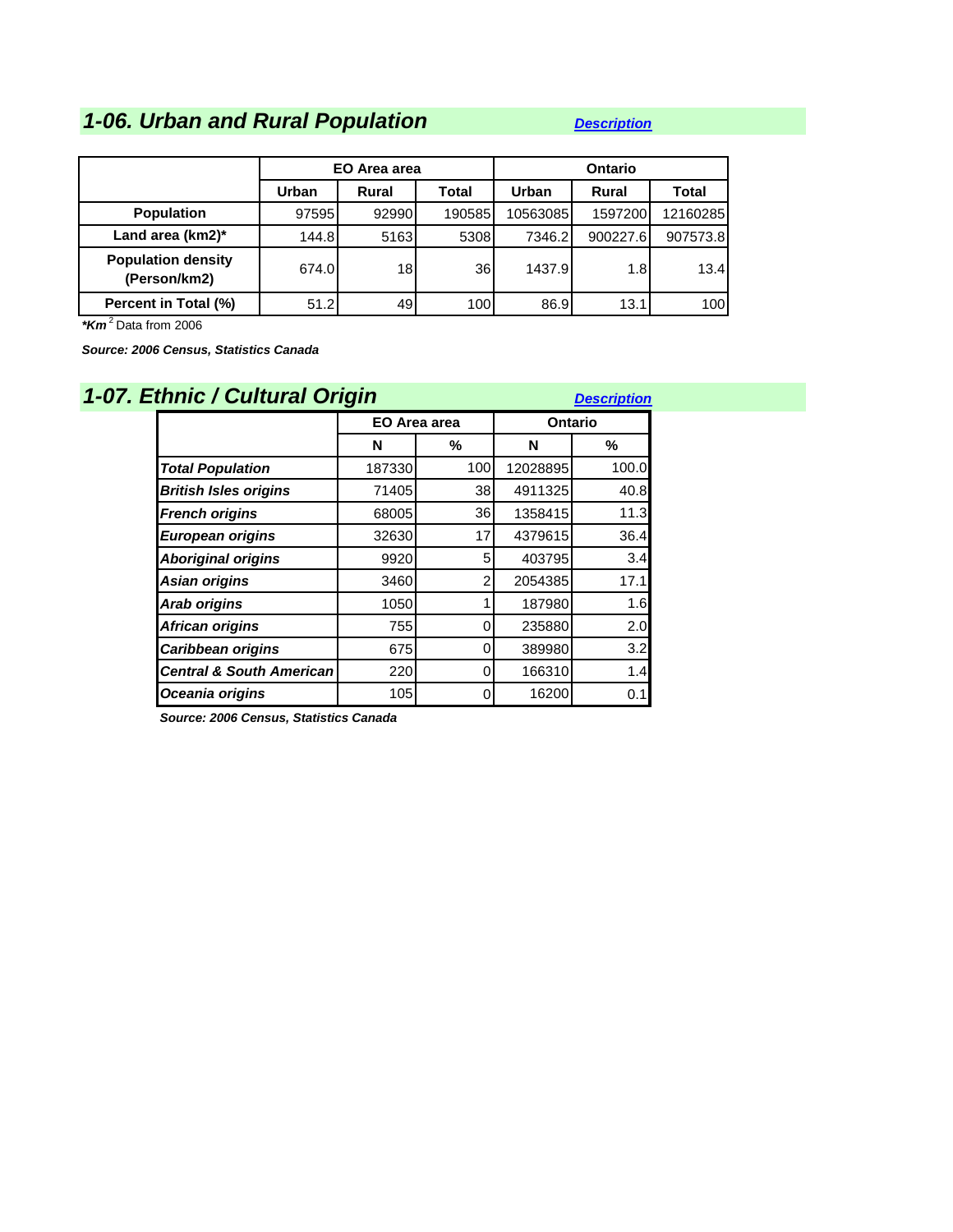# *1-08 Population Density*

|                                 | Population | <b>Land area</b>   | <b>Density</b>          |
|---------------------------------|------------|--------------------|-------------------------|
| Region                          | in 2011    | (km <sup>2</sup> ) | (Person/km <sup>2</sup> |
| Canada                          | 33476688   | 8965121.4          | $\overline{3.7}$        |
| <b>Ontario</b>                  | 12851821   | 908607.7           | 14.1                    |
| EO Area                         | 196545     | 5313.3             | 37.0                    |
| UC-SDG*                         | 111164     | 3308.8             | 33.6                    |
| <b>UC-PR</b>                    | 85381      | 2004.4             | 42.6                    |
| <b>Cornwall City</b>            | 46340      | 61.5               | 753.3                   |
| Stormont County*                | 19392      | 963.2              | 20.1                    |
| <b>Dundas County</b>            | 22019      | 1023.3             | 21.5                    |
| <b>Glengarry County</b>         | 23413      | 1249.0             | 18.7                    |
| <b>Prescott County</b>          | 31655      | 844.3              | 37.5                    |
| <b>Russell County</b>           | 53726      | 1160.1             | 46.3                    |
| Alexandria Office               | 41856      | 2422.7             | 17.3                    |
| <b>Casselman Office</b>         | 46512      | 1770.4             | 26.3                    |
| <b>Cornwall Office</b>          | 78894      | 1630.0             | 48.4                    |
| <b>Hawkesbury Office</b>        | 43323      | 1502.4             | 28.8                    |
| <b>Rockland Office</b>          | 32381      | 690.3              | 46.9                    |
| <b>Winchester Office</b>        | 28794      | 1539.0             | 18.7                    |
| <b>South Stormont</b>           | 12617      | 447.5              | 28.2                    |
| <b>North Stormont</b>           | 6775       | 515.7              | 13.1                    |
| <b>South Dundas</b>             | 10794      | 520.1              | 20.8                    |
| North Dundas                    | 11225      | 503.2              | 22.3                    |
| <b>South Glengarry</b>          | 13162      | 605.3              | 21.7                    |
| <b>North Glengarry</b>          | 10251      | 643.7              | 15.9                    |
| Hawkesbury                      | 10551      | 9.5                | 1115.3                  |
| East Hawkesbury                 | 3335       | 235.2              | 14.2                    |
| <b>Champlain</b>                | 8573       | 207.2              | 41.4                    |
| <b>Alfred &amp; Plantagenet</b> | 9196       | 392.5              | 23.4                    |
| <b>The Nation Municipality</b>  | 11668      | 658.0              | 17.7                    |
| <b>Clarence-Rockland</b>        | 23185      | 297.9              | 77.8                    |
| Casselman                       | 3626       | 5.2                | 701.4                   |
| <b>Russell TP</b>               | 15247      | 199.1              | 76.6                    |

**Stormont County\*: Excluding Cornwall City**

*Source: 2011 Census, Statistics Canada*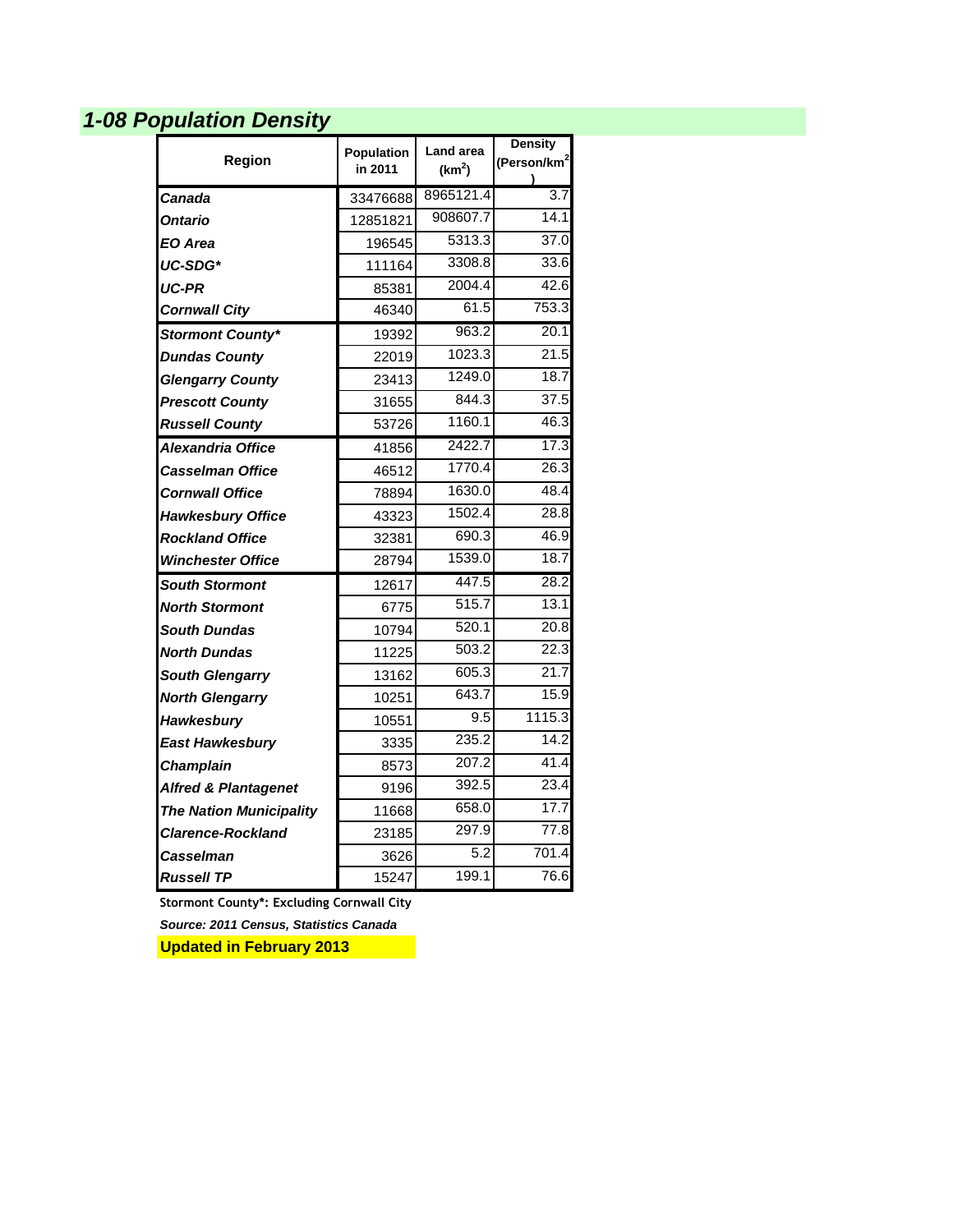# *1-09. Type of Family*

#### *All Families in EO Area*

|                                 | <b>Total</b>    |         | <b>Couple Families</b> |         | <b>Lone-Parent Families</b> |
|---------------------------------|-----------------|---------|------------------------|---------|-----------------------------|
| Region                          | <b>Families</b> | N       | %                      | N       | %                           |
| Canada                          | 9389700         | 7861855 | 83.7%                  | 1527845 | 16.3%                       |
| Ontario                         | 3612205         | 3007560 | 83.3%                  | 604645  | 16.7%                       |
| EO Area                         | 58375           | 49995   | 85.6%                  | 8375    | 14.3%                       |
| UC-SDG*                         | 32840           | 27835   | 84.8%                  | 5005    | 15.2%                       |
| UC-PR                           | 25535           | 22160   | 86.8%                  | 3370    | 13.2%                       |
| Cornwall City                   | 13145           | 10400   | 79.1%                  | 2750    | 20.9%                       |
| <b>Stormont County*</b>         | 5960            | 5335    | 89.5%                  | 625     | 10.5%                       |
| <b>Dundas County</b>            | 6710            | 5860    | 87.3%                  | 855     | 12.7%                       |
| <b>Glengarry County</b>         | 7025            | 6245    | 88.9%                  | 780     | 11.1%                       |
| <b>Prescott County</b>          | 9505            | 8055    | 84.7%                  | 1450    | 15.3%                       |
| <b>Russell County</b>           | 16030           | 14110   | 88.0%                  | 1930    | 12.0%                       |
| Alexandria Office               | 12530           | 11145   | 88.9%                  | 1385    | 11.1%                       |
| Casselman Office                | 13860           | 12300   | 88.7%                  | 1570    | 11.3%                       |
| <b>Cornwall Office</b>          | 23170           | 19420   | 83.8%                  | 3755    | 16.2%                       |
| <b>Hawkesbury Office</b>        | 13010           | 11180   | 85.9%                  | 1830    | 14.1%                       |
| <b>Rockland Office</b>          | 9770            | 8515    | 87.2%                  | 1265    | 12.9%                       |
| <b>Winchester Office</b>        | 8710            | 7635    | 87.7%                  | 1080    | 12.4%                       |
| <b>South Stormont</b>           | 3960            | 3560    | 89.9%                  | 400     | 10.1%                       |
| <b>North Stormont</b>           | 2000            | 1775    | 88.8%                  | 225     | 11.3%                       |
| South Dundas                    | 3330            | 2880    | 86.5%                  | 455     | 13.7%                       |
| North Dundas                    | 3380            | 2980    | 88.2%                  | 400     | 11.8%                       |
| <b>South Glengarry</b>          | 4065            | 3685    | 90.7%                  | 380     | 9.3%                        |
| <b>North Glengarry</b>          | 2960            | 2560    | 86.5%                  | 400     | 13.5%                       |
| <b>Hawkesbury</b>               | 3035            | 2330    | 76.8%                  | 700     | 23.1%                       |
| <b>East Hawkesbury</b>          | 1000            | 885     | 88.5%                  | 110     | 11.0%                       |
| Champlain                       | 2670            | 2375    | 89.0%                  | 300     | 11.2%                       |
| <b>Alfred &amp; Plantagenet</b> | 2800            | 2465    | 88.0%                  | 340     | 12.1%                       |
| <b>The Nation Municipality</b>  | 3505            | 3125    | 89.2%                  | 380     | 10.8%                       |
| <b>Clarence-Rockland</b>        | 6970            | 6050    | 86.8%                  | 925     | 13.3%                       |
| Casselman                       | 1040            | 905     | 87.0%                  | 140     | 13.5%                       |
| <b>Russell TP</b>               | 4515            | 4030    | 89.3%                  | 485     | 10.7%                       |

**Stormont County\*: Excluding Cornwall City**

*Source: 2011 Census, Statistics Canada*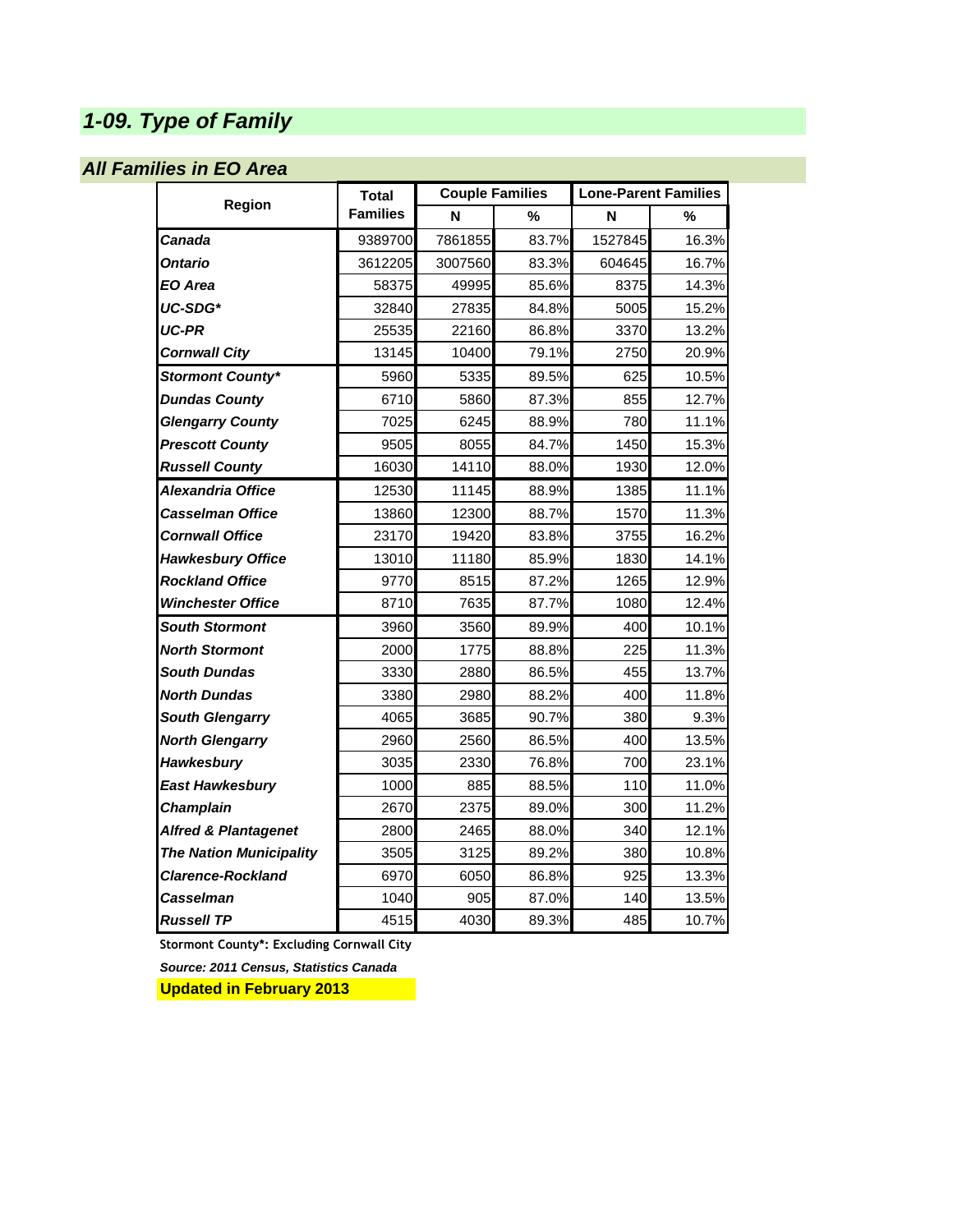#### *Couple Families*

|                                 | <b>Total</b> |         | <b>Married Couples</b> | <b>Common-Law</b> |       |
|---------------------------------|--------------|---------|------------------------|-------------------|-------|
| Region                          | couple       | N       | %                      | N                 | %     |
| Canada                          | 7861855      | 6293950 | 80.1%                  | 1567910           | 19.9% |
| Ontario                         | 3007560      | 2612895 | 86.9%                  | 394670            | 13.1% |
| EO Area                         | 49995        | 40000   | 80.0%                  | 9990              | 20.0% |
| UC-SDG*                         | 27835        | 22925   | 82.4%                  | 4910              | 17.6% |
| UC-PR                           | 22160        | 17075   | 77.1%                  | 5080              | 22.9% |
| <b>Cornwall City</b>            | 10400        | 8175    | 78.6%                  | 2225              | 21.4% |
| <b>Stormont County*</b>         | 5335         | 4570    | 85.7%                  | 760               | 14.2% |
| <b>Dundas County</b>            | 5860         | 4925    | 84.0%                  | 930               | 15.9% |
| <b>Glengarry County</b>         | 6245         | 5255    | 84.1%                  | 985               | 15.8% |
| <b>Prescott County</b>          | 8055         | 5900    | 73.2%                  | 2150              | 26.7% |
| <b>Russell County</b>           | 14110        | 11175   | 79.2%                  | 2930              | 20.8% |
| Alexandria Office               | 11145        | 9105    | 81.7%                  | 2040              | 18.3% |
| Casselman Office                | 12300        | 9660    | 78.5%                  | 2640              | 21.5% |
| <b>Cornwall Office</b>          | 19420        | 15885   | 81.8%                  | 3520              | 18.1% |
| <b>Hawkesbury Office</b>        | 11180        | 8270    | 74.0%                  | 2910              | 26.0% |
| <b>Rockland Office</b>          | 8515         | 6505    | 76.4%                  | 2005              | 23.5% |
| <b>Winchester Office</b>        | 7635         | 6405    | 83.9%                  | 1225              | 16.0% |
| <b>South Stormont</b>           | 3560         | 3090    | 86.8%                  | 465               | 13.1% |
| <b>North Stormont</b>           | 1775         | 1480    | 83.4%                  | 295               | 16.6% |
| <b>South Dundas</b>             | 2880         | 2420    | 84.0%                  | 455               | 15.8% |
| <b>North Dundas</b>             | 2980         | 2505    | 84.1%                  | 475               | 15.9% |
| <b>South Glengarry</b>          | 3685         | 3140    | 85.2%                  | 535               | 14.5% |
| <b>North Glengarry</b>          | 2560         | 2115    | 82.6%                  | 450               | 17.6% |
| Hawkesbury                      | 2330         | 1645    | 70.6%                  | 685               | 29.4% |
| <b>East Hawkesbury</b>          | 885          | 665     | 75.1%                  | 215               | 24.3% |
| Champlain                       | 2375         | 1835    | 77.3%                  | 540               | 22.7% |
| <b>Alfred &amp; Plantagenet</b> | 2465         | 1755    | 71.2%                  | 710               | 28.8% |
| <b>The Nation Municipality</b>  | 3125         | 2370    | 75.8%                  | 760               | 24.3% |
| Clarence-Rockland               | 6050         | 4750    | 78.5%                  | 1295              | 21.4% |
| Casselman                       | 905          | 700     | 77.3%                  | 205               | 22.7% |
| <b>Russell TP</b>               | 4030         | 3355    | 83.3%                  | 670               | 16.6% |

**Stormont County\*: Excluding Cornwall City**

*Source: 2011 Census, Statistics Canada*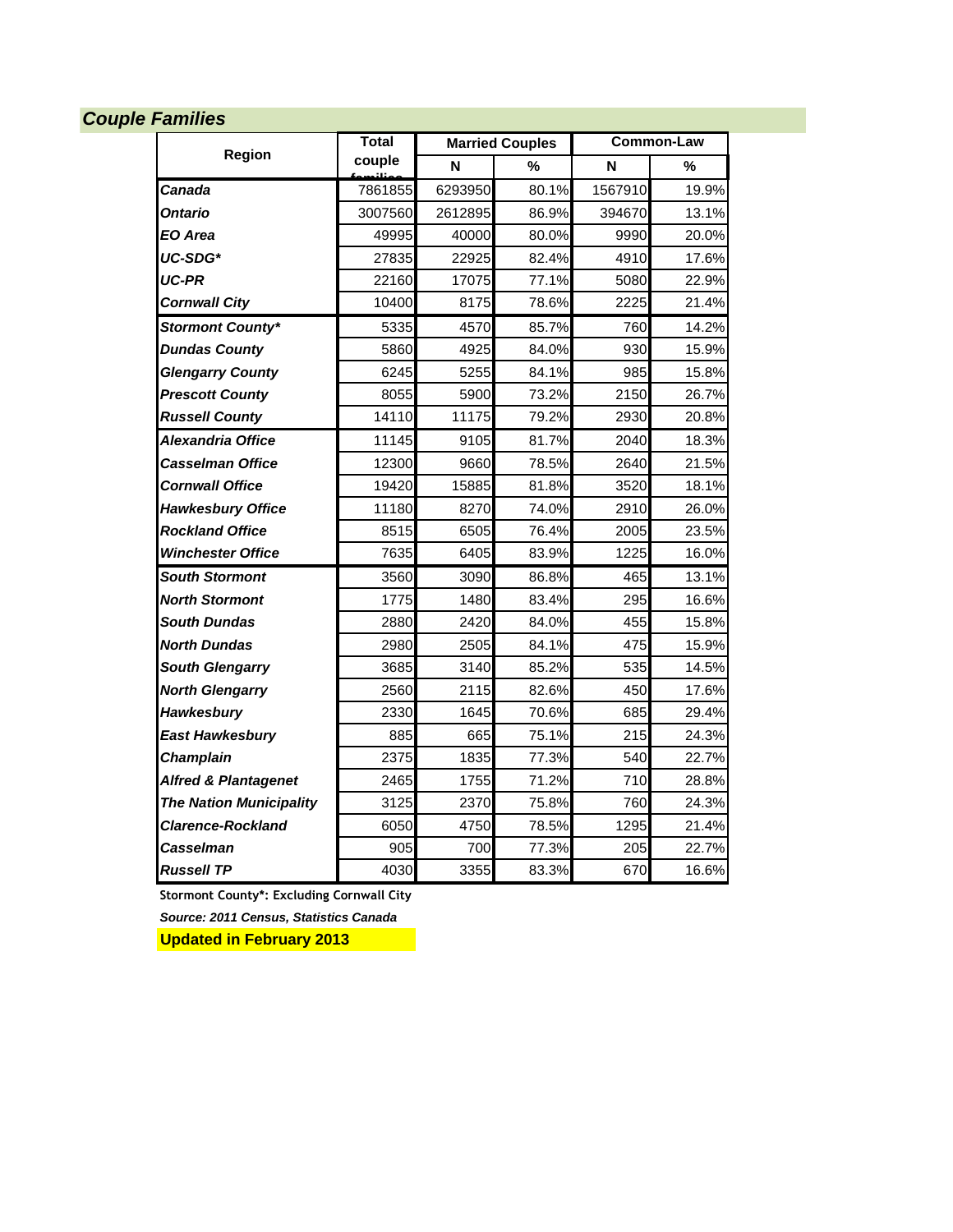#### *Lone-Parent Families*

| <b>Lone-Parent Families</b>     |         |         | <b>Lone Female Parent</b> | <b>Lone Male Parent</b> |       |  |
|---------------------------------|---------|---------|---------------------------|-------------------------|-------|--|
|                                 | Total   | N       | $\%$                      | N                       | %     |  |
| Canada                          | 1527845 | 1200295 | 78.6%                     | 327545                  | 21.4% |  |
| Ontario                         | 604645  | 486470  | 80.5%                     | 118175                  | 19.5% |  |
| EO Area                         | 8375    | 6400    | 76.4%                     | 1980                    | 23.6% |  |
| UC-SDG*                         | 5005    | 3915    | 78.2%                     | 1090                    | 21.8% |  |
| UC-PR                           | 3370    | 2485    | 73.7%                     | 890                     | 26.4% |  |
| <b>Cornwall City</b>            | 2750    | 2235    | 81.3%                     | 520                     | 18.9% |  |
| <b>Stormont County*</b>         | 625     | 450     | 72.0%                     | 175                     | 28.0% |  |
| <b>Dundas County</b>            | 855     | 645     | 75.4%                     | 210                     | 24.6% |  |
| <b>Glengarry County</b>         | 780     | 580     | 74.4%                     | 190                     | 24.4% |  |
| <b>Prescott County</b>          | 1450    | 1100    | 75.9%                     | 350                     | 24.1% |  |
| <b>Russell County</b>           | 1930    | 1385    | 71.8%                     | 540                     | 28.0% |  |
| Alexandria Office               | 1385    | 995     | 71.8%                     | 380                     | 27.4% |  |
| Casselman Office                | 1570    | 1140    | 72.6%                     | 420                     | 26.8% |  |
| <b>Cornwall Office</b>          | 3755    | 2960    | 78.8%                     | 795                     | 21.2% |  |
| <b>Hawkesbury Office</b>        | 1830    | 1350    | 73.8%                     | 480                     | 26.2% |  |
| <b>Rockland Office</b>          | 1265    | 920     | 72.7%                     | 340                     | 26.9% |  |
| <b>Winchester Office</b>        | 1080    | 810     | 75.0%                     | 270                     | 25.0% |  |
| <b>South Stormont</b>           | 400     | 285     | 71.3%                     | 115                     | 28.8% |  |
| <b>North Stormont</b>           | 225     | 165     | 73.3%                     | 60                      | 26.7% |  |
| South Dundas                    | 455     | 335     | 73.6%                     | 120                     | 26.4% |  |
| North Dundas                    | 400     | 310     | 77.5%                     | 90                      | 22.5% |  |
| <b>South Glengarry</b>          | 380     | 275     | 72.4%                     | 100                     | 26.3% |  |
| <b>North Glengarry</b>          | 400     | 305     | 76.3%                     | 90                      | 22.5% |  |
| Hawkesbury                      | 700     | 565     | 80.7%                     | 135                     | 19.3% |  |
| <b>East Hawkesbury</b>          | 110     | 80      | 72.7%                     | 40                      | 36.4% |  |
| <b>Champlain</b>                | 300     | 200     | 66.7%                     | 95                      | 31.7% |  |
| <b>Alfred &amp; Plantagenet</b> | 340     | 255     | 75.0%                     | 80                      | 23.5% |  |
| <b>The Nation Municipality</b>  | 380     | 250     | 65.8%                     | 130                     | 34.2% |  |
| <b>Clarence-Rockland</b>        | 925     | 665     | 71.9%                     | 260                     | 28.1% |  |
| Casselman                       | 140     | 115     | 82.1%                     | 25                      | 17.9% |  |
| <b>Russell TP</b>               | 485     | 355     | 73.2%                     | 125                     | 25.8% |  |

**Stormont County\*: Excluding Cornwall City**

*Source: 2011 Census, Statistics Canada*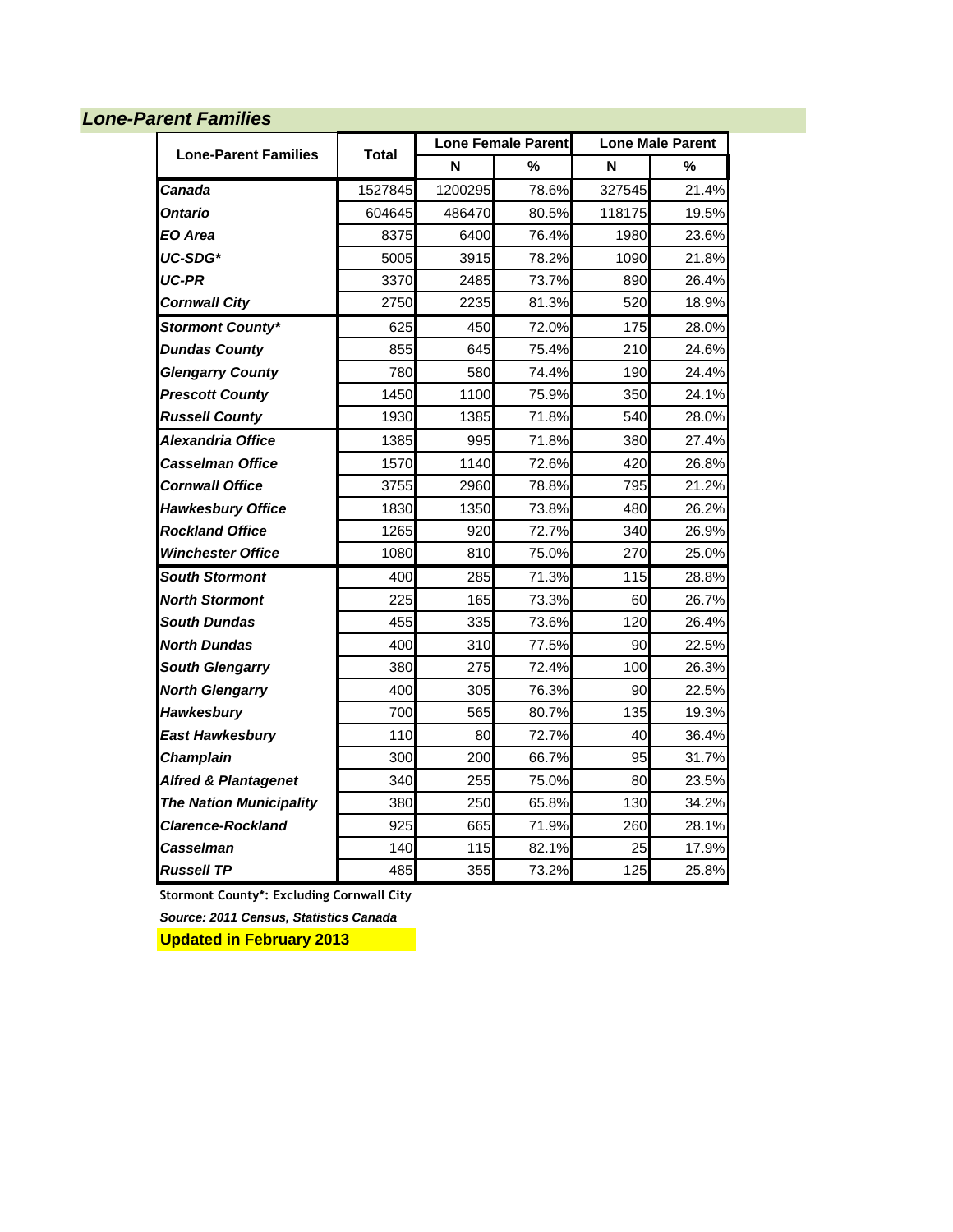| 1-10. Aboriginal Identity Population & Immigrants |                   |         |                            |                   |      |  |
|---------------------------------------------------|-------------------|---------|----------------------------|-------------------|------|--|
| <b>Aboriginal Identity Population &amp;</b>       | <b>Total</b>      |         | <b>Aboriginal Identity</b> | <b>Immigrants</b> |      |  |
| <b>Immigrants</b>                                 | <b>Population</b> | N       | $\frac{9}{6}$              | N                 | %    |  |
| <b>Municipalit</b>                                |                   |         |                            |                   |      |  |
| Cornwall                                          | 44910             | 1250    | 2.8                        | 3840              | 8.6  |  |
| <b>South Stormont</b>                             | 12380             | 145     | 1.2                        | 735               | 5.9  |  |
| <b>North Stormont</b>                             | 6720              | 140     | 2.1                        | 380               | 5.7  |  |
| <b>South Dundas</b>                               | 10430             | 320     | 3.1                        | 810               | 7.8  |  |
| North Dundas                                      | 10970             | 150     | 1.4                        | 720               | 6.6  |  |
| <b>South Glengarry</b>                            | 12795             | 215     | 1.7                        | 915               | 7.2  |  |
| <b>North Glengarry</b>                            | 10380             | 115     | 1.1                        | 560               | 5.4  |  |
| Hawkesbury                                        | 10510             | 110     | 1.0                        | 460               | 4.4  |  |
| East Hawkesbury                                   | 3360              | 15      | 0.4                        | 150               | 4.5  |  |
| <b>Champlain</b>                                  | 8605              | 145     | 1.7                        | 475               | 5.5  |  |
| <b>Alfred &amp; Plantagenet</b>                   | 10450             | 240     | 2.3                        | 390               | 3.7  |  |
| <b>The Nation Municipality</b>                    | 8440              | 175     | 2.1                        | 235               | 2.8  |  |
| <b>Clarence-Rockland</b>                          | 20465             | 445     | 2.2                        | 675               | 3.3  |  |
| Casselman                                         | 3175              | 75      | 2.4                        | 55                | 1.7  |  |
| <b>Russell</b>                                    | 13735             | 270     | 2.0                        | 815               | 5.9  |  |
| <b>County</b>                                     |                   |         |                            |                   |      |  |
| <b>Stormont</b>                                   | 64010             | 1535    | 2.4                        | 4955              | 7.7  |  |
| <b>Dundas</b>                                     | 21400             | 470     | 2.2                        | 1530              | 7.2  |  |
| Glengarry                                         | 23175             | 330     | 1.4                        | 1475              | 6.4  |  |
| <b>Prescott</b>                                   | 32925             | 510     | 1.5                        | 1475              | 4.5  |  |
| <b>Russell</b>                                    | 45815             | 965     | 2.1                        | 1780              | 3.9  |  |
| <b>United Cou</b>                                 |                   |         |                            |                   |      |  |
| UC SDG                                            | 108585            | 2340    | 2.2                        | 7965              | 7.3  |  |
| UC PR                                             | 78745             | 1475    | 1.9                        | 3265              | 4.1  |  |
|                                                   |                   |         |                            |                   |      |  |
| EO Area area                                      | 187325            | 3810    | 2.0                        | 11215             | 6.0  |  |
| Ontario                                           | 12028895          | 242490  | 2.0                        | 3398725           | 28.3 |  |
| Canada                                            | 31241030          | 1172785 | 3.8                        | 6186950           | 19.8 |  |

*Source: 2006 Census, Statistics Canada*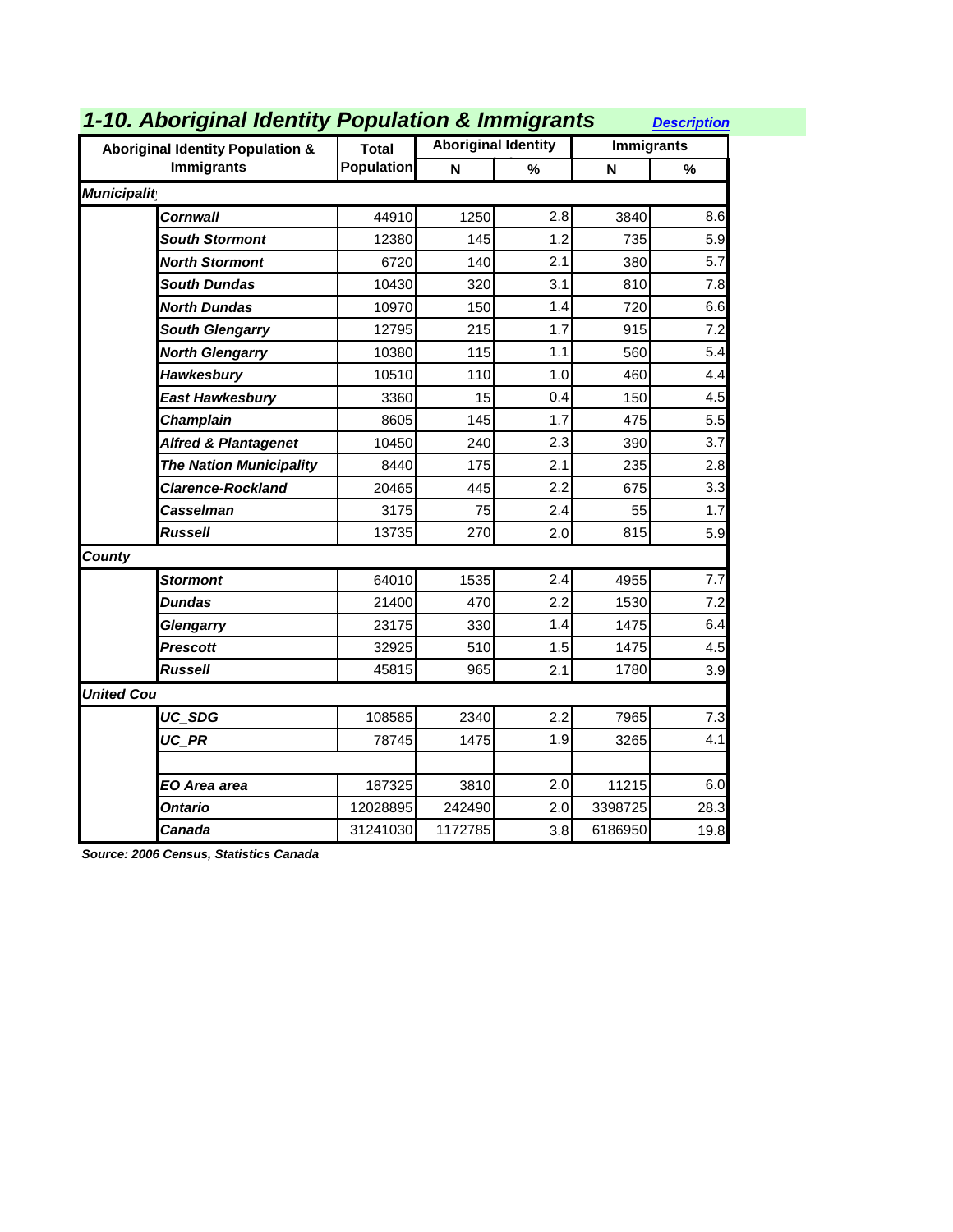# **1-11. Mother Tongue** *[Description](http://www.apheo.ca/index.php?pid=68)*

|                                 | <b>Total</b>      |          | <b>Single responses</b> | <b>Multiple responses</b> |      |  |
|---------------------------------|-------------------|----------|-------------------------|---------------------------|------|--|
| Region                          | <b>Population</b> | N        | %                       | N                         | %    |  |
| Canada                          | 33121175          | 32481635 | 98.1%                   | 639540                    | 1.9% |  |
| Ontario                         | 12722060          | 12434770 | 97.7%                   | 287290                    | 2.3% |  |
| EO Area                         | 193780            | 189965   | 98.0%                   | 3815                      | 2.0% |  |
| UC-SDG*                         | 109440            | 107265   | 98.0%                   | 2175                      | 2.0% |  |
| UC-PR                           | 84340             | 82700    | 98.1%                   | 1640                      | 1.9% |  |
| <b>Cornwall City</b>            | 45395             | 44185    | 97.3%                   | 1205                      | 2.7% |  |
| <b>Stormont County*</b>         | 19180             | 18900    | 98.5%                   | 280                       | 1.5% |  |
| <b>Dundas County</b>            | 21770             | 21565    | 99.1%                   | 205                       | 0.9% |  |
| <b>Glengarry County</b>         | 23090             | 22615    | 97.9%                   | 475                       | 2.1% |  |
| <b>Prescott County</b>          | 31225             | 30625    | 98.1%                   | 605                       | 1.9% |  |
| <b>Russell County</b>           | 53115             | 52075    | 98.0%                   | 1045                      | 2.0% |  |
| Alexandria Office               | 41355             | 40595    | 98.2%                   | 755                       | 1.8% |  |
| <b>Casselman Office</b>         | 45960             | 45195    | 98.3%                   | 765                       | 1.7% |  |
| <b>Cornwall Office</b>          | 77670             | 75890    | 97.7%                   | 1775                      | 2.3% |  |
| <b>Hawkesbury Office</b>        | 42765             | 41975    | 98.2%                   | 790                       | 1.8% |  |
| <b>Rockland Office</b>          | 31930             | 31270    | 97.9%                   | 665                       | 2.1% |  |
| <b>Winchester Office</b>        | 28495             | 28195    | 98.9%                   | 300                       | 1.1% |  |
| <b>South Stormont</b>           | 12455             | 12270    | 98.5%                   | 185                       | 1.5% |  |
| <b>North Stormont</b>           | 6725              | 6630     | 98.6%                   | 95                        | 1.4% |  |
| <b>South Dundas</b>             | 10675             | 10600    | 99.3%                   | 75                        | 0.7% |  |
| <b>North Dundas</b>             | 11095             | 10965    | 98.8%                   | 130                       | 1.2% |  |
| <b>South Glengarry</b>          | 13095             | 12805    | 97.8%                   | 290                       | 2.2% |  |
| <b>North Glengarry</b>          | 9995              | 9810     | 98.1%                   | 185                       | 1.9% |  |
| Hawkesbury                      | 10350             | 10105    | 97.6%                   | 250                       | 2.4% |  |
| <b>East Hawkesbury</b>          | 3335              | 3260     | 97.8%                   | 80                        | 2.4% |  |
| Champlain                       | 8515              | 8380     | 98.4%                   | 130                       | 1.5% |  |
| <b>Alfred &amp; Plantagenet</b> | 9025              | 8880     | 98.4%                   | 145                       | 1.6% |  |
| <b>The Nation Municipality</b>  | 11540             | 11350    | 98.4%                   | 185                       | 1.6% |  |
| <b>Clarence-Rockland</b>        | 22905             | 22390    | 97.8%                   | 520                       | 2.3% |  |
| Casselman                       | 3500              | 3435     | 98.1%                   | 70                        | 2.0% |  |
| <b>Russell TP</b>               | 15170             | 14900    | 98.2%                   | 270                       | 1.8% |  |

**Mother tongue \_ Total population excluding institutional residents**

*Source: 2011 Census, Statistics Canada*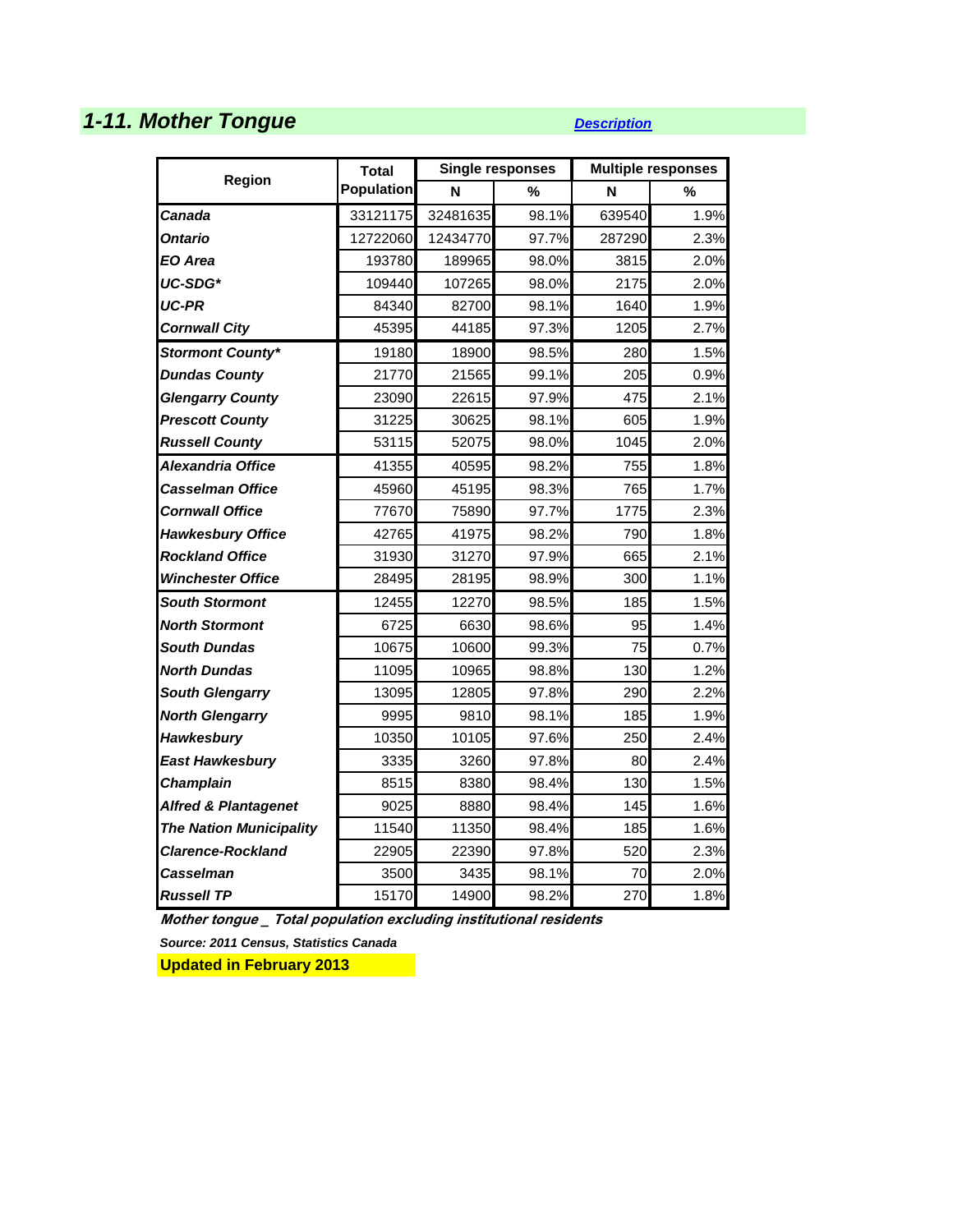| <b>Single Responses for Mother Tongue</b> |               |          |                |         |               |         |       |  |  |
|-------------------------------------------|---------------|----------|----------------|---------|---------------|---------|-------|--|--|
| Region                                    | <b>Single</b> |          | <b>English</b> |         | <b>French</b> |         | NOL*  |  |  |
|                                           | responses     | N        | %              | N       | %             | N       | %     |  |  |
| Canada                                    | 32481635      | 18858980 | 58.1%          | 7054975 | 21.7%         | 6567680 | 20.2% |  |  |
| Ontario                                   | 12434770      | 8677040  | 69.8%          | 493300  | 4.0%          | 3264435 | 26.3% |  |  |
| EO Area                                   | 189965        | 104790   | 55.2%          | 77645   | 40.9%         | 7530    | 4.0%  |  |  |
| UC-SDG*                                   | 107265        | 78675    | 73.3%          | 23540   | 21.9%         | 5050    | 4.7%  |  |  |
| <b>UC-PR</b>                              | 82700         | 26115    | 31.6%          | 54105   | 65.4%         | 2480    | 3.0%  |  |  |
| <b>Cornwall City</b>                      | 44185         | 30490    | 69.0%          | 11220   | 25.4%         | 2480    | 5.6%  |  |  |
| <b>Stormont County*</b>                   | 18900         | 14815    | 78.4%          | 3490    | 18.5%         | 585     | 3.1%  |  |  |
| <b>Dundas County</b>                      | 21565         | 19385    | 89.9%          | 1315    | 6.1%          | 875     | 4.1%  |  |  |
| <b>Glengarry County</b>                   | 22615         | 13985    | 61.8%          | 7510    | 33.2%         | 1105    | 4.9%  |  |  |
| <b>Prescott County</b>                    | 30625         | 7490     | 24.5%          | 22140   | 72.3%         | 1005    | 3.3%  |  |  |
| <b>Russell County</b>                     | 52075         | 18635    | 35.8%          | 31965   | 61.4%         | 1470    | 2.8%  |  |  |
| <b>Alexandria Office</b>                  | 40595         | 21995    | 54.2%          | 16900   | 41.6%         | 1685    | 4.2%  |  |  |
| <b>Casselman Office</b>                   | 45195         | 18055    | 39.9%          | 25790   | 57.1%         | 1350    | 3.0%  |  |  |
| <b>Cornwall Office</b>                    | 75890         | 53735    | 70.8%          | 18360   | 24.2%         | 3780    | 5.0%  |  |  |
| <b>Hawkesbury Office</b>                  | 41975         | 10795    | 25.7%          | 29870   | 71.2%         | 1320    | 3.1%  |  |  |
| <b>Rockland Office</b>                    | 31270         | 9005     | 28.8%          | 21425   | 68.5%         | 845     | 2.7%  |  |  |
| <b>Winchester Office</b>                  | 28195         | 24090    | 85.4%          | 2975    | 10.6%         | 1140    | 4.0%  |  |  |
| <b>South Stormont</b>                     | 12270         | 10110    | 82.4%          | 1830    | 14.9%         | 320     | 2.6%  |  |  |
| <b>North Stormont</b>                     | 6630          | 4705     | 71.0%          | 1660    | 25.0%         | 265     | 4.0%  |  |  |
| <b>South Dundas</b>                       | 10600         | 9700     | 91.5%          | 470     | 4.4%          | 435     | 4.1%  |  |  |
| <b>North Dundas</b>                       | 10965         | 9685     | 88.3%          | 845     | 7.7%          | 440     | 4.0%  |  |  |
| <b>South Glengarry</b>                    | 12805         | 8430     | 65.8%          | 3650    | 28.5%         | 715     | 5.6%  |  |  |
| <b>North Glengarry</b>                    | 9810          | 5555     | 56.6%          | 3860    | 39.3%         | 390     | 4.0%  |  |  |
| Hawkesbury                                | 10105         | 1585     | 15.7%          | 8140    | 80.6%         | 380     | 3.8%  |  |  |
| <b>East Hawkesbury</b>                    | 3260          | 1130     | 34.7%          | 1975    | 60.6%         | 150     | 4.6%  |  |  |
| Champlain                                 | 8380          | 2915     | 34.8%          | 5230    | 62.4%         | 245     | 2.9%  |  |  |
| <b>Alfred &amp; Plantagenet</b>           | 8880          | 1860     | 20.9%          | 6795    | 76.5%         | 230     | 2.6%  |  |  |
| <b>The Nation Municipality</b>            | 11350         | 3305     | 29.1%          | 7730    | 68.1%         | 315     | 2.8%  |  |  |
| <b>Clarence-Rockland</b>                  | 22390         | 7145     | 31.9%          | 14630   | 65.3%         | 615     | 2.7%  |  |  |
| Casselman                                 | 3435          | 590      | 17.2%          | 2805    | 81.7%         | 40      | 1.2%  |  |  |
| <b>Russell TP</b>                         | 14900         | 7595     | 51.0%          | 6800    | 45.6%         | 500     | 3.4%  |  |  |

#### *Single Responses for Mother Tongue*

**NOL\*: Non\_Official Language** *Source: 2011 Census, Statistics Canada*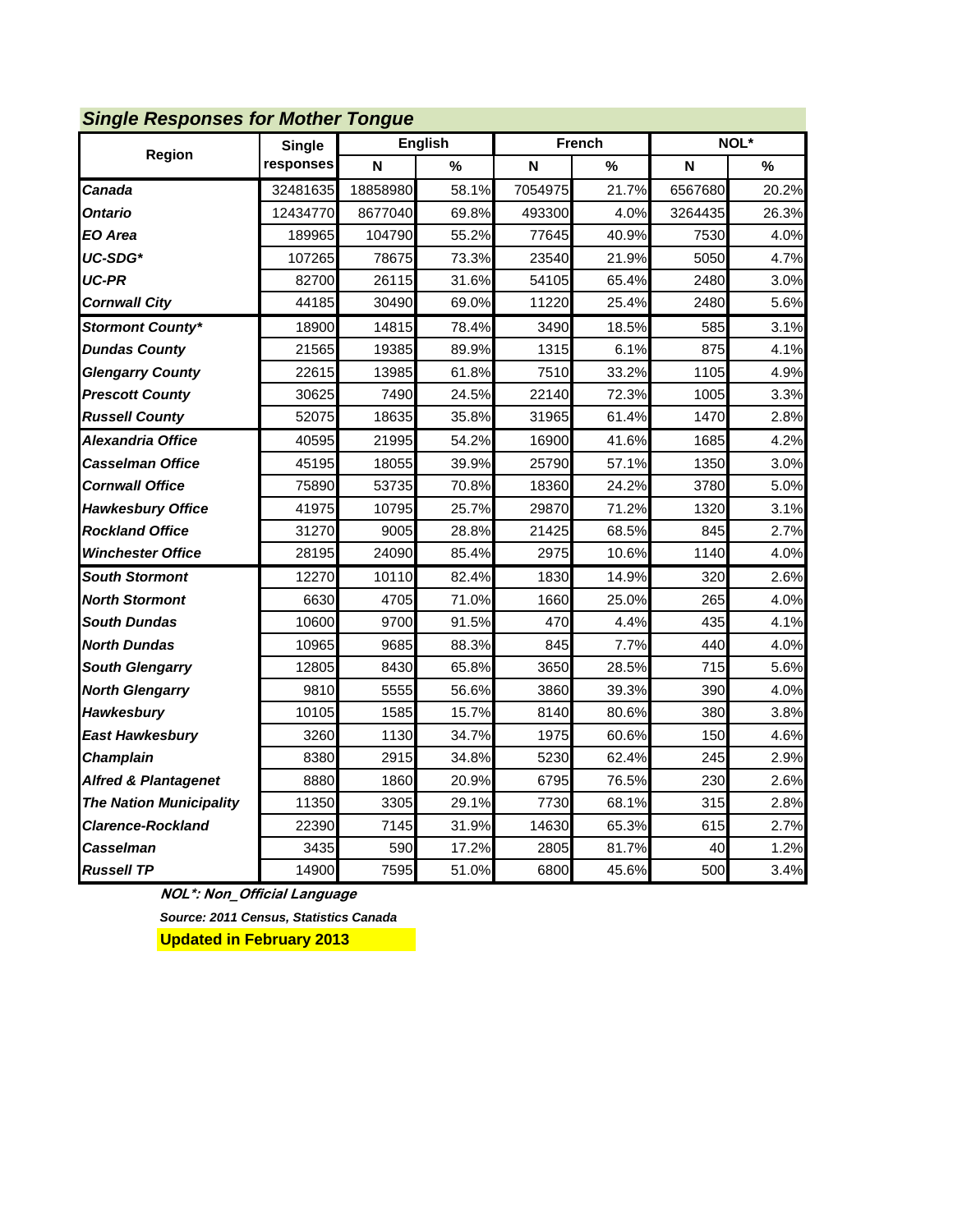#### *Multiple Responses for Mother Tongue*

| Region                          | <b>Multiple</b><br><b>Responses</b> | French | English- | English-<br>NOL* |       | French-<br><b>NOL</b> |       | English-<br>French-NOL |      |
|---------------------------------|-------------------------------------|--------|----------|------------------|-------|-----------------------|-------|------------------------|------|
|                                 |                                     | N      | %        | N                | %     | N                     | %     | N                      | %    |
| Canada                          | 639540                              | 144685 | 22.6%    | 396330           | 62.0% | 74430                 | 11.6% | 24095                  | 3.8% |
| Ontario                         | 287290                              | 46605  | 16.2%    | 219425           | 76.4% | 13645                 | 4.7%  | 7615                   | 2.7% |
| EO Area                         | 3815                                | 3130   | 82.0%    | 465              | 12.2% | 125                   | 3.3%  | 85                     | 2.2% |
| UC-SDG*                         | 2175                                | 1705   | 78.4%    | 335              | 15.4% | 70                    | 3.2%  | 55                     | 2.5% |
| <b>UC-PR</b>                    | 1640                                | 1425   | 86.9%    | 130              | 7.9%  | 55                    | 3.4%  | 30                     | 1.8% |
| <b>Cornwall City</b>            | 1205                                | 945    | 78.4%    | 195              | 16.2% | 40                    | 3.3%  | 30                     | 2.5% |
| <b>Stormont County*</b>         | 280                                 | 235    | 83.9%    | 35               | 12.5% | 5                     | 1.8%  | 5                      | 1.8% |
| <b>Dundas County</b>            | 205                                 | 130    | 63.4%    | 50               | 24.4% | 15                    | 7.3%  | $\mathbf{0}$           | 0.0% |
| <b>Glengarry County</b>         | 475                                 | 395    | 83.2%    | 50               | 10.5% | 10                    | 2.1%  | 20                     | 4.2% |
| <b>Prescott County</b>          | 605                                 | 495    | 81.8%    | 60               | 9.9%  | 30                    | 5.0%  | 15                     | 2.5% |
| <b>Russell County</b>           | 1045                                | 930    | 89.0%    | 65               | 6.2%  | 30                    | 2.9%  | 15                     | 1.4% |
| Alexandria Office               | 755                                 | 640    | 84.8%    | 75               | 9.9%  | 20                    | 2.6%  | 25                     | 3.3% |
| Casselman Office                | 765                                 | 660    | 86.3%    | 65               | 8.5%  | 25                    | 3.3%  | 10                     | 1.3% |
| <b>Cornwall Office</b>          | 1775                                | 1415   | 79.7%    | 265              | 14.9% | 50                    | 2.8%  | 50                     | 2.8% |
| <b>Hawkesbury Office</b>        | 790                                 | 660    | 83.5%    | 75               | 9.5%  | 35                    | 4.4%  | 20                     | 2.5% |
| <b>Rockland Office</b>          | 665                                 | 600    | 90.2%    | 40               | 6.0%  | 10                    | 1.5%  | 5                      | 0.8% |
| <b>Winchester Office</b>        | 300                                 | 210    | 70.0%    | 60               | 20.0% | 20                    | 6.7%  | $\Omega$               | 0.0% |
| <b>South Stormont</b>           | 185                                 | 155    | 83.8%    | 25               | 13.5% | $\mathbf 0$           | 0.0%  | 5                      | 2.7% |
| <b>North Stormont</b>           | 95                                  | 80     | 84.2%    | 10               | 10.5% | 5                     | 5.3%  | $\mathbf{0}$           | 0.0% |
| <b>South Dundas</b>             | 75                                  | 45     | 60.0%    | 20               | 26.7% | 5                     | 6.7%  | 0                      | 0.0% |
| <b>North Dundas</b>             | 130                                 | 85     | 65.4%    | 30               | 23.1% | 10                    | 7.7%  | 0                      | 0.0% |
| <b>South Glengarry</b>          | 290                                 | 235    | 81.0%    | 35               | 12.1% | 5                     | 1.7%  | 15                     | 5.2% |
| <b>North Glengarry</b>          | 185                                 | 160    | 86.5%    | 15               | 8.1%  | 5                     | 2.7%  | 5                      | 2.7% |
| Hawkesbury                      | 250                                 | 205    | 82.0%    | 25               | 10.0% | 15                    | 6.0%  | 10                     | 4.0% |
| <b>East Hawkesbury</b>          | 80                                  | 60     | 75.0%    | 10               | 12.5% | 5                     | 6.3%  | $\mathbf 0$            | 0.0% |
| Champlain                       | 130                                 | 105    | 80.8%    | 10               | 7.7%  | 10                    | 7.7%  | 5                      | 3.8% |
| <b>Alfred &amp; Plantagenet</b> | 145                                 | 125    | 86.2%    | 15               | 10.3% | $\mathbf 0$           | 0.0%  | $\mathbf 0$            | 0.0% |
| <b>The Nation Municipality</b>  | 185                                 | 165    | 89.2%    | 15               | 8.1%  | 5                     | 2.7%  | 5                      | 2.7% |
| Casselman                       | 70                                  | 55     | 78.6%    | 5                | 7.1%  | 5                     | 7.1%  | 0                      | 0.0% |
| <b>Clarence-Rockland</b>        | 520                                 | 475    | 91.3%    | 25               | 4.8%  | 10                    | 1.9%  | 5                      | 1.0% |
| <b>Russell TP</b>               | 270                                 | 235    | 87.0%    | 20               | 7.4%  | 10                    | 3.7%  | 5                      | 1.9% |

**NOL\*: Non\_Official Language** *Source: 2011 Census, Statistics Canada*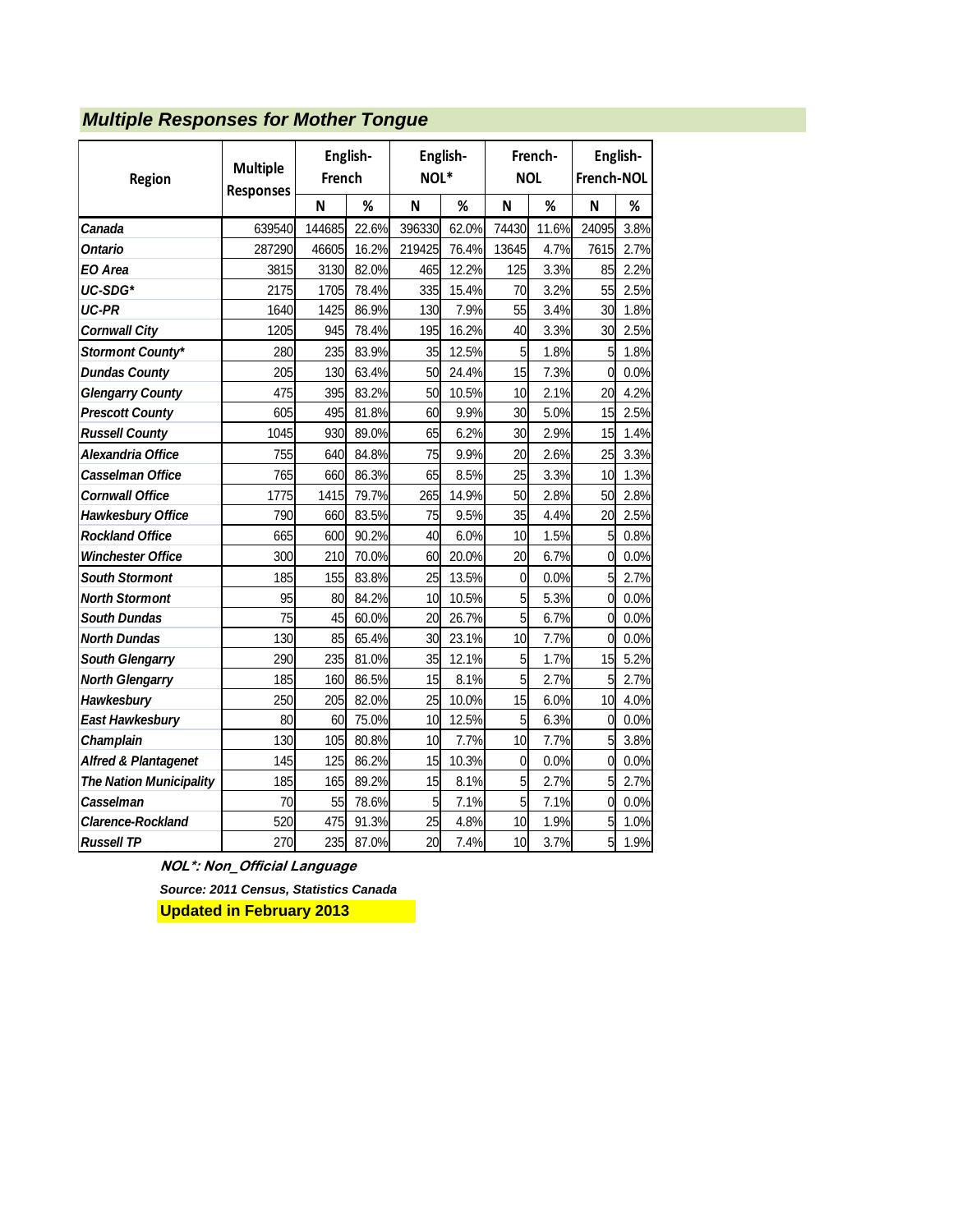# **1-12. Home Language** *[Description](http://www.apheo.ca/index.php?pid=69)*

### *The language spoken most often at home*

|                                 | <b>Total</b>      |          | <b>Single responses</b> | <b>Multiple responses</b> |      |  |
|---------------------------------|-------------------|----------|-------------------------|---------------------------|------|--|
| Region                          | <b>Population</b> | N        | %                       | N                         | %    |  |
| Canada                          | 33121175          | 31958800 | 96.5%                   | 1162370                   | 3.5% |  |
| Ontario                         | 12722065          | 12156790 | 95.6%                   | 565270                    | 4.4% |  |
| EO Area                         | 193780            | 189470   | 97.8%                   | 4315                      | 2.2% |  |
| UC-SDG*                         | 109440            | 107170   | 97.9%                   | 2275                      | 2.1% |  |
| UC-PR                           | 84340             | 82300    | 97.6%                   | 2040                      | 2.4% |  |
| <b>Cornwall City</b>            | 45395             | 44105    | 97.2%                   | 1285                      | 2.8% |  |
| <b>Stormont County*</b>         | 19185             | 18945    | 98.7%                   | 230                       | 1.2% |  |
| <b>Dundas County</b>            | 21775             | 21590    | 99.2%                   | 190                       | 0.9% |  |
| <b>Glengarry County</b>         | 23090             | 22515    | 97.5%                   | 570                       | 2.5% |  |
| <b>Prescott County</b>          | 31225             | 30530    | 97.8%                   | 695                       | 2.2% |  |
| <b>Russell County</b>           | 53115             | 51775    | 97.5%                   | 1345                      | 2.5% |  |
| Alexandria Office               | 41360             | 40405    | 97.7%                   | 945                       | 2.3% |  |
| Casselman Office                | 45960             | 45090    | 98.1%                   | 870                       | 1.9% |  |
| <b>Cornwall Office</b>          | 77675             | 75810    | 97.6%                   | 1845                      | 2.4% |  |
| <b>Hawkesbury Office</b>        | 42765             | 41775    | 97.7%                   | 990                       | 2.3% |  |
| <b>Rockland Office</b>          | 31935             | 31090    | 97.4%                   | 845                       | 2.6% |  |
| Winchester Office               | 28505             | 28235    | 99.1%                   | 270                       | 0.9% |  |
| <b>South Stormont</b>           | 12455             | 12300    | 98.8%                   | 150                       | 1.2% |  |
| <b>North Stormont</b>           | 6730              | 6645     | 98.7%                   | 80                        | 1.2% |  |
| <b>South Dundas</b>             | 10680             | 10590    | 99.2%                   | 90                        | 0.8% |  |
| <b>North Dundas</b>             | 11095             | 11000    | 99.1%                   | 100                       | 0.9% |  |
| <b>South Glengarry</b>          | 13095             | 12760    | 97.4%                   | 330                       | 2.5% |  |
| <b>North Glengarry</b>          | 9995              | 9755     | 97.6%                   | 240                       | 2.4% |  |
| <b>Hawkesbury</b>               | 10350             | 10030    | 96.9%                   | 320                       | 3.1% |  |
| <b>East Hawkesbury</b>          | 3335              | 3270     | 98.1%                   | 70                        | 2.1% |  |
| <b>Champlain</b>                | 8515              | 8350     | 98.1%                   | 160                       | 1.9% |  |
| <b>Alfred &amp; Plantagenet</b> | 9025              | 8880     | 98.4%                   | 145                       | 1.6% |  |
| <b>The Nation Municipality</b>  | 11540             | 11245    | 97.4%                   | 295                       | 2.6% |  |
| Clarence-Rockland               | 22910             | 22210    | 96.9%                   | 700                       | 3.1% |  |
| Casselman                       | 3500              | 3410     | 97.4%                   | 90                        | 2.6% |  |
| <b>Russell TP</b>               | 15165             | 14910    | 98.3%                   | 260                       | 1.7% |  |

*Home language\*: the Language spoken most often at home*

*Source: 2011 Census, Statistics Canada*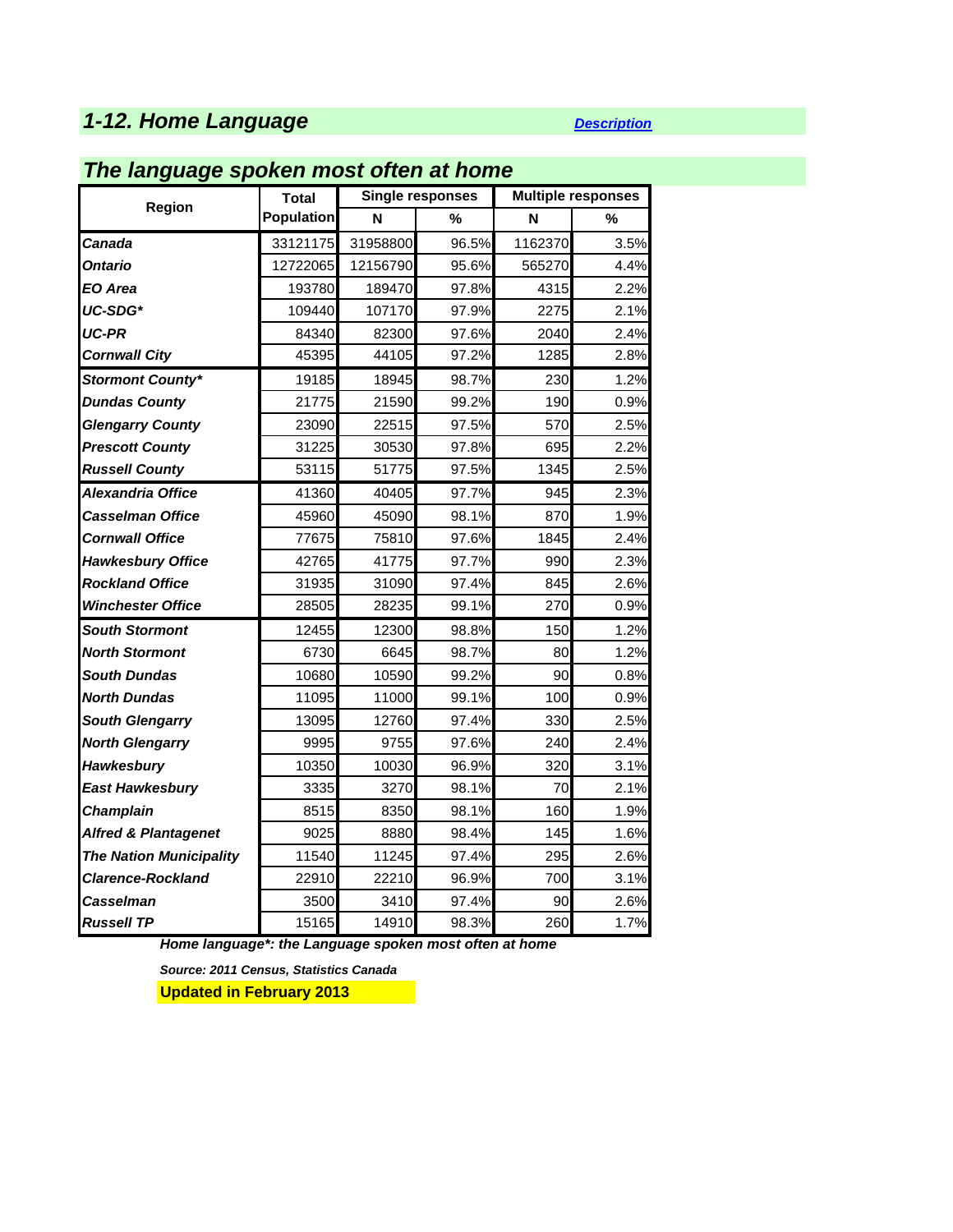# *Single Responses for Home Language*

|                                 | <b>Single</b> | <b>English</b> |               | <b>French</b> |               | NOL*    |       |  |
|---------------------------------|---------------|----------------|---------------|---------------|---------------|---------|-------|--|
| <b>Region</b>                   | responses     | N              | $\frac{9}{6}$ | N             | $\frac{9}{6}$ | N       | %     |  |
| Canada                          | 31958800      | 21457075       | 67.1%         | 6827865       | 21.4%         | 3673865 | 11.5% |  |
| Ontario                         | 12156790      | 10044810       | 82.6%         | 284115        | 2.3%          | 1827870 | 15.0% |  |
| EO Area                         | 189470        | 123640         | 65.3%         | 63270         | 33.4%         | 2555    | 1.3%  |  |
| UC-SDG*                         | 107170        | 92050          | 85.9%         | 13340         | 12.4%         | 1775    | 1.7%  |  |
| <b>UC-PR</b>                    | 82300         | 31590          | 38.4%         | 49930         | 60.7%         | 780     | 0.9%  |  |
| <b>Cornwall City</b>            | 44105         | 37550          | 85.1%         | 5350          | 12.1%         | 1210    | 2.7%  |  |
| <b>Stormont County*</b>         | 18945         | 16940          | 89.4%         | 1890          | 10.0%         | 125     | 0.7%  |  |
| <b>Dundas County</b>            | 21590         | 20875          | 96.7%         | 550           | 2.5%          | 165     | 0.8%  |  |
| <b>Glengarry County</b>         | 22515         | 16695          | 74.2%         | 5560          | 24.7%         | 280     | 1.2%  |  |
| <b>Prescott County</b>          | 30530         | 8895           | 29.1%         | 21230         | 69.5%         | 400     | 1.3%  |  |
| <b>Russell County</b>           | 51775         | 22690          | 43.8%         | 28695         | 55.4%         | 380     | 0.7%  |  |
| Alexandria Office               | 40405         | 26140          | 64.7%         | 13830         | 34.2%         | 455     | 1.1%  |  |
| Casselman Office                | 45090         | 21500          | 47.7%         | 23240         | 51.5%         | 345     | 0.8%  |  |
| <b>Cornwall Office</b>          | 75810         | 64770          | 85.4%         | 9555          | 12.6%         | 1510    | 2.0%  |  |
| <b>Hawkesbury Office</b>        | 41775         | 12950          | 31.0%         | 28300         | 67.7%         | 515     | 1.2%  |  |
| <b>Rockland Office</b>          | 31090         | 11180          | 36.0%         | 19645         | 63.2%         | 255     | 0.8%  |  |
| <b>Winchester Office</b>        | 28235         | 26265          | 93.0%         | 1750          | 6.2%          | 225     | 0.8%  |  |
| <b>South Stormont</b>           | 12300         | 11550          | 93.9%         | 690           | 5.6%          | 65      | 0.5%  |  |
| <b>North Stormont</b>           | 6645          | 5390           | 81.1%         | 1200          | 18.1%         | 60      | 0.9%  |  |
| <b>South Dundas</b>             | 10590         | 10375          | 98.0%         | 145           | 1.4%          | 75      | 0.7%  |  |
| <b>North Dundas</b>             | 11000         | 10500          | 95.5%         | 405           | 3.7%          | 90      | 0.8%  |  |
| <b>South Glengarry</b>          | 12760         | 10280          | 80.6%         | 2315          | 18.1%         | 175     | 1.4%  |  |
| <b>North Glengarry</b>          | 9755          | 6415           | 65.8%         | 3245          | 33.3%         | 105     | 1.1%  |  |
| Hawkesbury                      | 10030         | 1890           | 18.8%         | 7945          | 79.2%         | 195     | 1.9%  |  |
| <b>East Hawkesbury</b>          | 3270          | 1340           | 41.0%         | 1870          | 57.2%         | 55      | 1.7%  |  |
| <b>Champlain</b>                | 8350          | 3365           | 40.3%         | 4920          | 58.9%         | 70      | 0.8%  |  |
| <b>Alfred &amp; Plantagenet</b> | 8880          | 2300           | 25.9%         | 6495          | 73.1%         | 80      | 0.9%  |  |
| <b>The Nation Municipality</b>  | 11245         | 4055           | 36.1%         | 7070          | 62.9%         | 115     | 1.0%  |  |
| <b>Clarence-Rockland</b>        | 22210         | 8880           | 40.0%         | 13150         | 59.2%         | 175     | 0.8%  |  |
| Casselman                       | 3410          | 735            | 21.6%         | 2675          | 78.4%         | 5       | 0.1%  |  |
| <b>Russell TP</b>               | 14910         | 9020           | 60.5%         | 5800          | 38.9%         | 85      | 0.6%  |  |

**NOL\*: Non\_Official Language**

*Source: 2011 Census, Statistics Canada*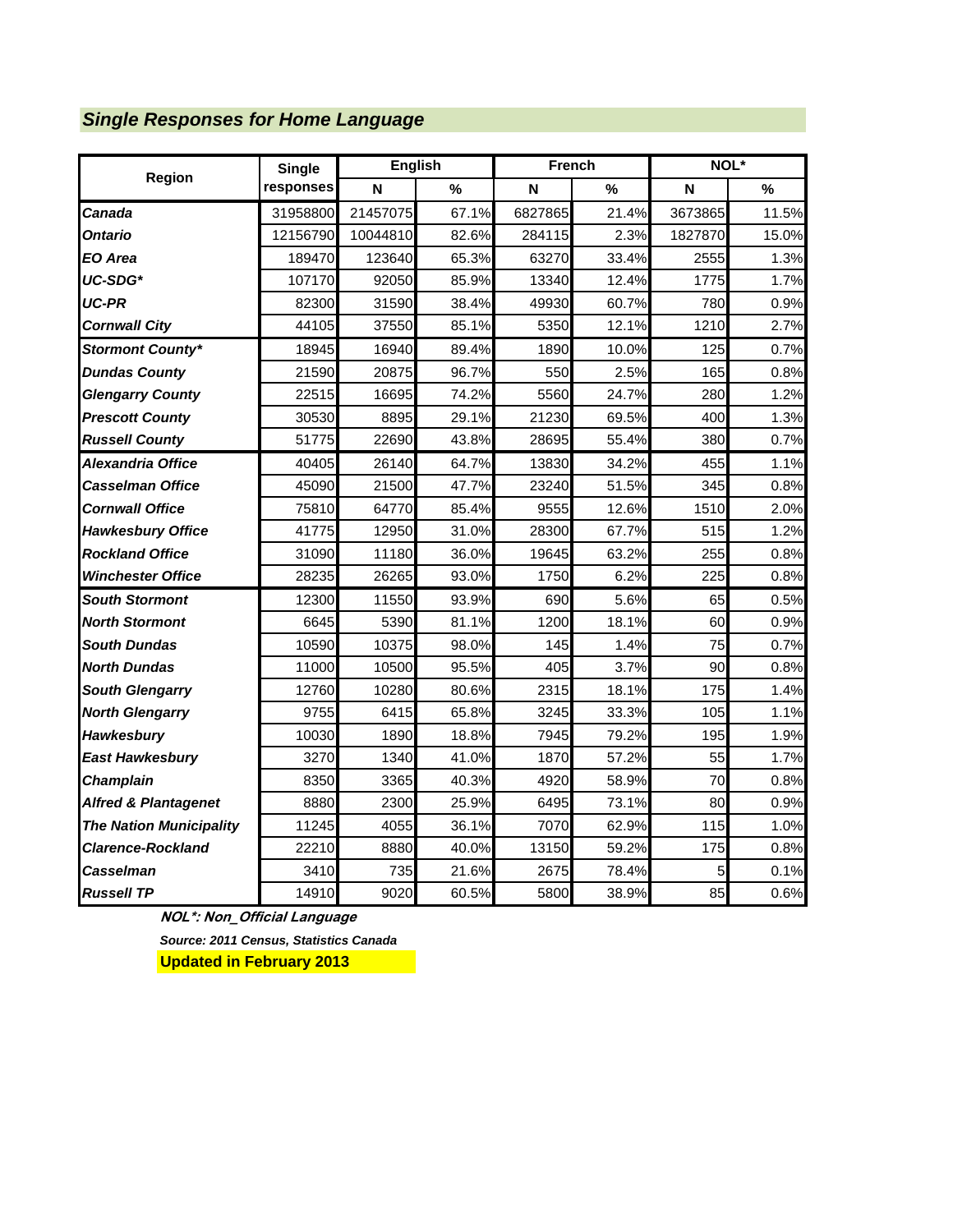|                                 | <b>Multiple</b> | English-French |       | English-NOL* |       | French-NOL*    |       | English-       |      |
|---------------------------------|-----------------|----------------|-------|--------------|-------|----------------|-------|----------------|------|
| Region                          | responses       | N              | ℅     | N            | ℅     | N              | ℅     | N              | %    |
| Canada                          | 1162370         | 131205         | 11.3% | 875135       |       | 75.3% 109700   | 9.4%  | 46330          | 4.0% |
| Ontario                         | 565270          | 37955          | 6.7%  | 509105       | 90.1% | 6370           | 1.1%  | 11845          | 2.1% |
| EO Area                         | 4315            | 3175           | 73.6% | 900          | 20.9% | 100            | 2.3%  | 135            | 3.1% |
| UC-SDG*                         | 2275            | 1515           | 66.6% | 650          | 28.6% | 30             | 1.3%  | 70             | 3.1% |
| UC-PR                           | 2040            | 1660           | 81.4% | 250          | 12.3% | 70             | 3.4%  | 65             | 3.2% |
| <b>Cornwall City</b>            | 1285            | 830            | 64.6% | 405          | 31.5% | 20             | 1.6%  | 35             | 2.7% |
| <b>Stormont County*</b>         | 230             | 165            | 71.7% | 65           | 28.3% | $\mathbf 0$    | 0.0%  | 10             | 4.3% |
| <b>Dundas County</b>            | 190             | 95             | 50.0% | 85           | 44.7% | 5              | 2.6%  | 0              | 0.0% |
| <b>Glengarry County</b>         | 570             | 435            | 76.3% | 105          | 18.4% | 5              | 0.9%  | 25             | 4.4% |
| <b>Prescott County</b>          | 695             | 520            | 74.8% | 110          | 15.8% | 25             | 3.6%  | 35             | 5.0% |
| <b>Russell County</b>           | 1345            | 1130           | 84.0% | 135          | 10.0% | 45             | 3.3%  | 25             | 1.9% |
| Alexandria Office               | 945             | 735            | 77.8% | 170          | 18.0% | 5              | 0.5%  | 35             | 3.7% |
| <b>Casselman Office</b>         | 870             | 705            | 81.0% | 125          | 14.4% | 10             | 1.1%  | 15             | 1.7% |
| <b>Cornwall Office</b>          | 1845            | 1240           | 67.2% | 540          | 29.3% | 25             | 1.4%  | 60             | 3.3% |
| <b>Hawkesbury Office</b>        | 990             | 765            | 77.3% | 150          | 15.2% | 25             | 2.5%  | 40             | 4.0% |
| <b>Rockland Office</b>          | 845             | 710            | 84.0% | 75           | 8.9%  | 45             | 5.3%  | 15             | 1.8% |
| <b>Winchester Office</b>        | 270             | 150            | 55.6% | 110          | 40.7% | 5              | 1.9%  | 5              | 1.9% |
| <b>South Stormont</b>           | 150             | 110            | 73.3% | 40           | 26.7% | $\overline{0}$ | 0.0%  | 5              | 3.3% |
| <b>North Stormont</b>           | 80              | 55             | 68.8% | 25           | 31.3% | $\mathbf 0$    | 0.0%  | 5              | 6.3% |
| <b>South Dundas</b>             | 90              | 40             | 44.4% | 45           | 50.0% | 5              | 5.6%  | $\mathbf 0$    | 0.0% |
| <b>North Dundas</b>             | 100             | 55             | 55.0% | 40           | 40.0% | $\overline{0}$ | 0.0%  | 0              | 0.0% |
| <b>South Glengarry</b>          | 330             | 245            | 74.2% | 70           | 21.2% | 5              | 1.5%  | 15             | 4.5% |
| <b>North Glengarry</b>          | 240             | 190            | 79.2% | 35           | 14.6% | $\overline{0}$ | 0.0%  | 10             | 4.2% |
| Hawkesbury                      | 320             | 230            | 71.9% | 55           | 17.2% | 5              | 1.6%  | 25             | 7.8% |
| <b>East Hawkesbury</b>          | 70              | 45             | 64.3% | 10           | 14.3% | 10             | 14.3% | 5              | 7.1% |
| Champlain                       | 160             | 130            | 81.3% | 25           | 15.6% | 5              | 3.1%  | 5              | 3.1% |
| <b>Alfred &amp; Plantagenet</b> | 145             | 115            | 79.3% | 20           | 13.8% | 5              | 3.4%  | $\overline{0}$ | 0.0% |
| <b>The Nation Municipality</b>  | 295             | 245            | 83.1% | 40           | 13.6% | $\overline{0}$ | 0.0%  | 5              | 1.7% |
| Casselman                       | 90              | 80             | 88.9% | 5            | 5.6%  | $\overline{0}$ | 0.0%  | $\mathbf{0}$   | 0.0% |
| <b>Clarence-Rockland</b>        | 700             | 595            | 85.0% | 55           | 7.9%  | 40             | 5.7%  | 15             | 2.1% |
| <b>Russell TP</b>               | 260             | 210            | 80.8% | 35           | 13.5% | 5 <sup>1</sup> | 1.9%  | 5              | 1.9% |

# *Multiple Responses for Home Language*

**NOL\*: Non\_Official Language**

*Source: 2011 Census, Statistics Canada*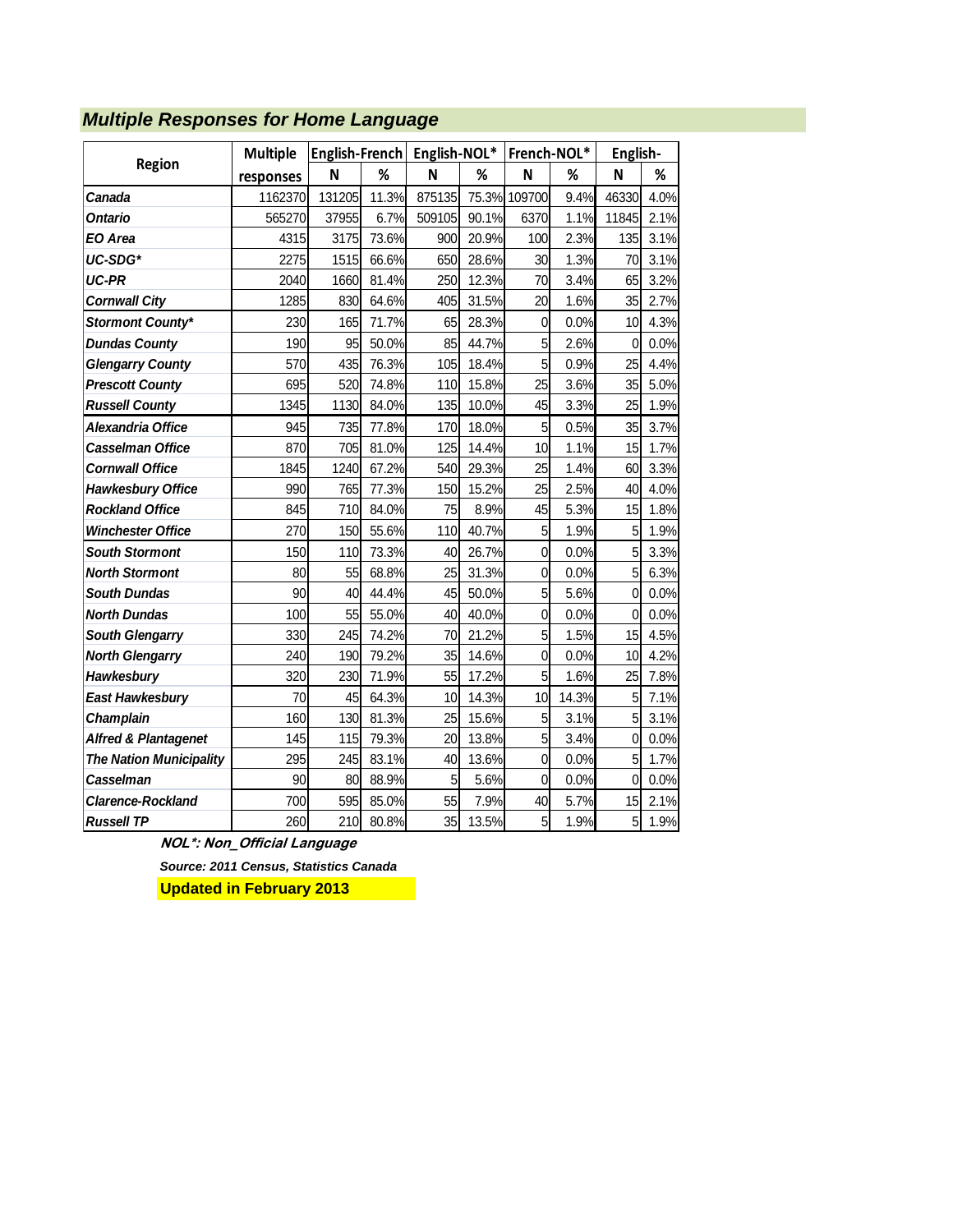|                                 |                   | Other language spoken regularly at home |       |         |                         |                           |         |  |  |
|---------------------------------|-------------------|-----------------------------------------|-------|---------|-------------------------|---------------------------|---------|--|--|
| Region                          | <b>Total</b>      | <b>None</b>                             |       |         | <b>Single Responses</b> | <b>Multiple Responses</b> |         |  |  |
|                                 | <b>Population</b> | N                                       | $\%$  | N       | %                       | N                         | %       |  |  |
| Canada                          | 33121175          | 28418595                                | 85.8% | 4554525 | 13.8%                   | 148055                    | 0.4%    |  |  |
| Ontario                         | 12722060          | 10611255                                | 83.4% | 2066620 | 16.2%                   | 44190                     | 0.3%    |  |  |
| EO Area                         | 193780            | 154095                                  | 79.5% | 39255   | 20.3%                   | 435                       | 0.2%    |  |  |
| UC-SDG*                         | 109440            | 91270                                   | 83.4% | 17955   | 16.4%                   | 220                       | 0.2%    |  |  |
| UC-PR                           | 84340             | 62825                                   | 74.5% | 21300   | 25.3%                   | 215                       | 0.3%    |  |  |
| <b>Cornwall City</b>            | 45395             | 36245                                   | 79.8% | 9035    | 19.9%                   | 120                       | 0.3%    |  |  |
| <b>Stormont County*</b>         | 19185             | 16480                                   | 85.9% | 2680    | 14.0%                   | 15                        | 0.1%    |  |  |
| <b>Dundas County</b>            | 21770             | 20470                                   | 94.0% | 1285    | 5.9%                    | 20                        | 0.1%    |  |  |
| <b>Glengarry County</b>         | 23090             | 18075                                   | 78.3% | 4950    | 21.4%                   | 65                        | 0.3%    |  |  |
| <b>Prescott County</b>          | 31225             | 24460                                   | 78.3% | 6690    | 21.4%                   | 85                        | 0.3%    |  |  |
| <b>Russell County</b>           | 53120             | 38375                                   | 72.2% | 14610   | 27.5%                   | 130                       | 0.2%    |  |  |
| Alexandria Office               | 41360             | 31910                                   | 77.2% | 9345    | 22.6%                   | 100                       | 0.2%    |  |  |
| Casselman Office                | 45965             | 34715                                   | 75.5% | 11155   | 24.3%                   | 95                        | 0.2%    |  |  |
| <b>Cornwall Office</b>          | 77675             | 63100                                   | 81.2% | 14395   | 18.5%                   | 180                       | 0.2%    |  |  |
| <b>Hawkesbury Office</b>        | 42765             | 32830                                   | 76.8% | 9835    | 23.0%                   | 110                       | 0.3%    |  |  |
| <b>Rockland Office</b>          | 31935             | 23075                                   | 72.3% | 8785    | 27.5%                   | 75                        | 0.2%    |  |  |
| <b>Winchester Office</b>        | 28500             | 25935                                   | 91.0% | 2535    | 8.9%                    | 30                        | 0.1%    |  |  |
| <b>South Stormont</b>           | 12455             | 11015                                   | 88.4% | 1430    | 11.5%                   | 5                         | 0.0%    |  |  |
| <b>North Stormont</b>           | 6730              | 5465                                    | 81.2% | 1250    | 18.6%                   | 10                        | 0.1%    |  |  |
| <b>South Dundas</b>             | 10675             | 10175                                   | 95.3% | 495     | 4.6%                    | 10                        | 0.1%    |  |  |
| <b>North Dundas</b>             | 11095             | 10295                                   | 92.8% | 790     | 7.1%                    | 10                        | 0.1%    |  |  |
| <b>South Glengarry</b>          | 13095             | 10375                                   | 79.2% | 2680    | 20.5%                   | 45                        | 0.3%    |  |  |
| <b>North Glengarry</b>          | 9995              | 7700                                    | 77.0% | 2270    | 22.7%                   | 20                        | 0.2%    |  |  |
| Hawkesbury                      | 10350             | 8135                                    | 78.6% | 2185    | 21.1%                   | 35                        | 0.3%    |  |  |
| <b>East Hawkesbury</b>          | 3335              | 2670                                    | 80.1% | 645     | 19.3%                   | 20                        | 0.6%    |  |  |
| Champlain                       | 8515              | 6680                                    | 78.4% | 1820    | 21.4%                   | 15                        | 0.2%    |  |  |
| <b>Alfred &amp; Plantagenet</b> | 9025              | 6975                                    | 77.3% | 2040    | 22.6%                   | 15                        | 0.2%    |  |  |
| <b>The Nation Municipality</b>  | 11540             | 8370                                    | 72.5% | 3145    | 27.3%                   | 25                        | 0.2%    |  |  |
| <b>Clarence-Rockland</b>        | 22910             | 16100                                   | 70.3% | 6745    | 29.4%                   | 60                        | 0.3%    |  |  |
| Casselman                       | 3500              | 2570                                    | 73.4% | 925     | 26.4%                   | 5                         | $0.1\%$ |  |  |
| <b>Russell TP</b>               | 15170             | 11335                                   | 74.7% | 3795    | 25.0%                   | 40                        | 0.3%    |  |  |

#### *Other language spoken regularly at home*

*Other language\*: Other language spoken regularly at home*

*Source: 2011 Census, Statistics Canada*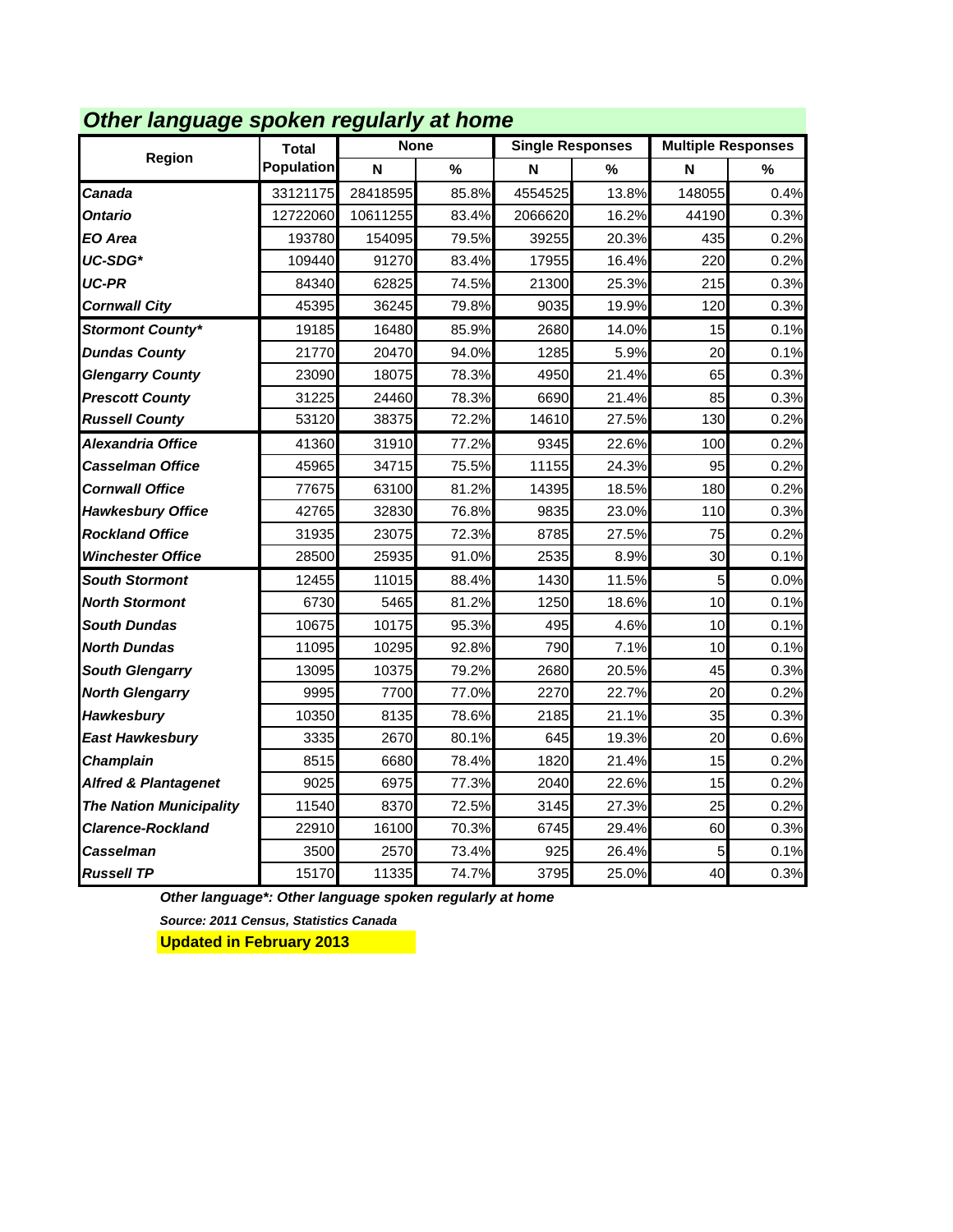| <b>Single Responses</b>         |               |         |         |        |               |         |               |
|---------------------------------|---------------|---------|---------|--------|---------------|---------|---------------|
| Region                          | <b>Single</b> |         | English |        | <b>French</b> |         | NOL*          |
|                                 | Response      | N       | $\%$    | N      | $\frac{9}{6}$ | N       | $\frac{0}{0}$ |
| Canada                          | 4554525       | 1910475 | 41.9%   | 678940 | 14.9%         | 1965110 | 43.1%         |
| Ontario                         | 2066620       | 848410  | 41.1%   | 227040 | 11.0%         | 991165  | 48.0%         |
| EO Area                         | 39255         | 20385   | 51.9%   | 16185  | 41.2%         | 2680    | 6.8%          |
| UC-SDG*                         | 17955         | 6670    | 37.1%   | 9515   | 53.0%         | 1770    | 9.9%          |
| <b>UC-PR</b>                    | 21300         | 13715   | 64.4%   | 6670   | 31.3%         | 910     | 4.3%          |
| <b>Cornwall City</b>            | 9035          | 3215    | 35.6%   | 4920   | 54.5%         | 900     | 10.0%         |
| <b>Stormont County*</b>         | 2680          | 890     | 33.2%   | 1550   | 57.8%         | 245     | 9.1%          |
| <b>Dundas County</b>            | 1285          | 320     | 24.9%   | 675    | 52.5%         | 285     | 22.2%         |
| <b>Glengarry County</b>         | 4950          | 2240    | 45.3%   | 2365   | 47.8%         | 335     | 6.8%          |
| <b>Prescott County</b>          | 6690          | 4515    | 67.5%   | 1880   | 28.1%         | 305     | 4.6%          |
| <b>Russell County</b>           | 14610         | 9210    | 63.0%   | 4795   | 32.8%         | 600     | 4.1%          |
| Alexandria Office               | 9345          | 4835    | 51.7%   | 3965   | 42.4%         | 535     | 5.7%          |
| Casselman Office                | 11155         | 6775    | 60.7%   | 3865   | 34.6%         | 510     | 4.6%          |
| <b>Cornwall Office</b>          | 14395         | 5140    | 35.7%   | 7885   | 54.8%         | 1370    | 9.5%          |
| <b>Hawkesbury Office</b>        | 9835          | 6590    | 67.0%   | 2855   | 29.0%         | 400     | 4.1%          |
| <b>Rockland Office</b>          | 8785          | 5845    | 66.5%   | 2595   | 29.5%         | 345     | 3.9%          |
| <b>Winchester Office</b>        | 2535          | 840     | 33.1%   | 1300   | 51.3%         | 390     | 15.4%         |
| <b>South Stormont</b>           | 1430          | 370     | 25.9%   | 925    | 64.7%         | 140     | 9.8%          |
| <b>North Stormont</b>           | 1250          | 520     | 41.6%   | 625    | 50.0%         | 105     | 8.4%          |
| <b>South Dundas</b>             | 495           | 110     | 22.2%   | 245    | 49.5%         | 130     | 26.3%         |
| <b>North Dundas</b>             | 790           | 210     | 26.6%   | 430    | 54.4%         | 155     | 19.6%         |
| <b>South Glengarry</b>          | 2680          | 1035    | 38.6%   | 1415   | 52.8%         | 225     | 8.4%          |
| <b>North Glengarry</b>          | 2270          | 1205    | 53.1%   | 950    | 41.9%         | 110     | 4.8%          |
| Hawkesbury                      | 2185          | 1585    | 72.5%   | 505    | 23.1%         | 95      | 4.3%          |
| <b>East Hawkesbury</b>          | 645           | 375     | 58.1%   | 235    | 36.4%         | 40      | 6.2%          |
| Champlain                       | 1820          | 1110    | 61.0%   | 620    | 34.1%         | 95      | 5.2%          |
| <b>Alfred &amp; Plantagenet</b> | 2040          | 1445    | 70.8%   | 520    | 25.5%         | 75      | 3.7%          |
| <b>The Nation Municipality</b>  | 3145          | 2075    | 66.0%   | 975    | 31.0%         | 95      | 3.0%          |
| <b>Clarence-Rockland</b>        | 6745          | 4400    | 65.2%   | 2075   | 30.8%         | 270     | 4.0%          |
| Casselman                       | 925           | 690     | 74.6%   | 215    | 23.2%         | 15      | 1.6%          |
| <b>Russell TP</b>               | 3795          | 2045    | 53.9%   | 1530   | 40.3%         | 220     | 5.8%          |

*NOL\*: Non\_official languages Source: 2011 Census, Statistics Canada*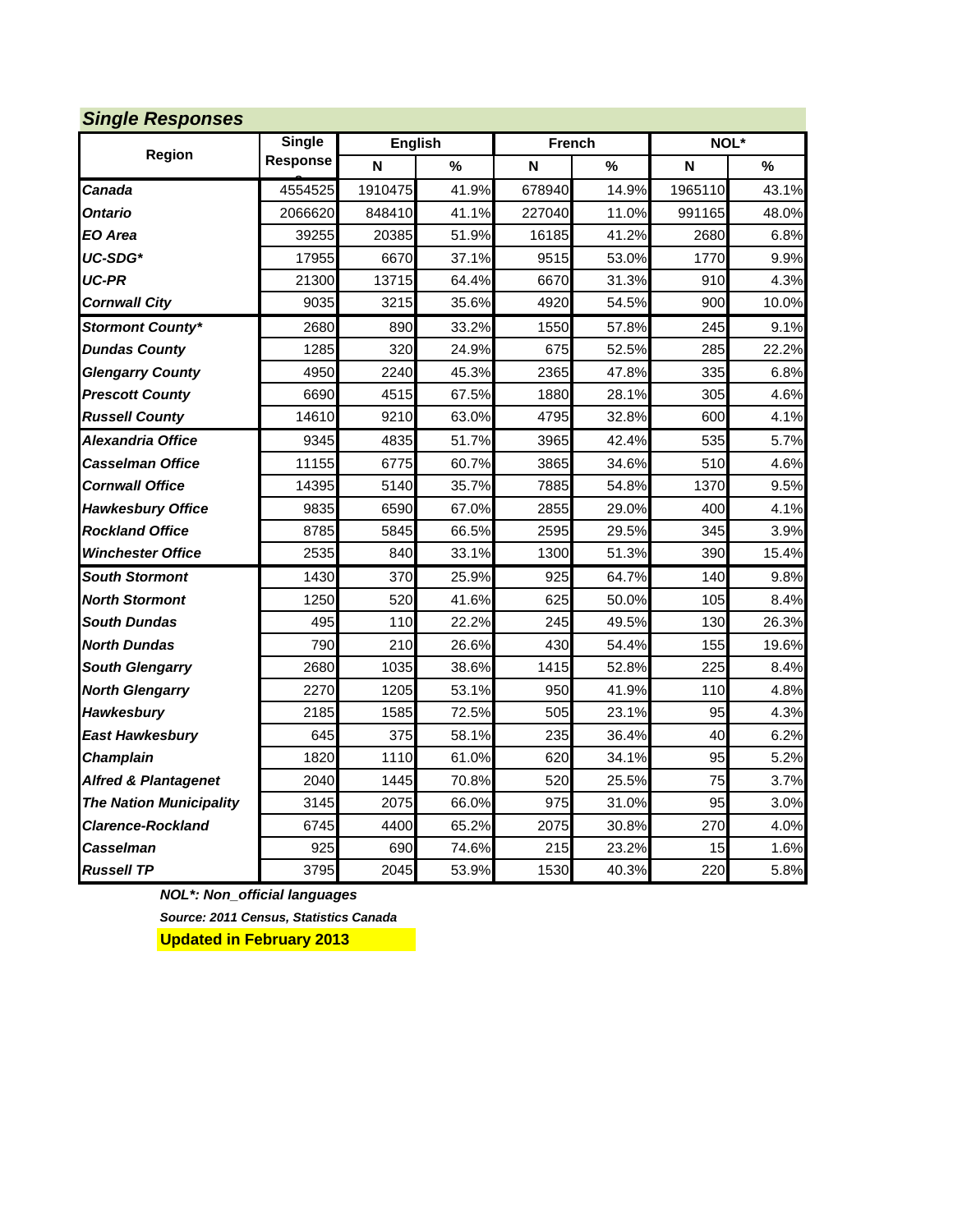#### *Multiple responses*

|                                 | <b>Multiple</b>  | <b>English</b> |       | English-NOL*   |        | French-NOL*     |        | English-       |      |
|---------------------------------|------------------|----------------|-------|----------------|--------|-----------------|--------|----------------|------|
| Region                          | <b>Responses</b> | N              | %     | N              | %      |                 |        | N              | %    |
| Canada                          | 148055           | 40280          | 27.2% | 49905          | 33.7%  | 56385           | 38.1%  | 1485           | 1.0% |
| <b>Ontario</b>                  | 44190            | 6970           | 15.8% | 15600          | 35.3%  | 21270           | 48.1%  | 350            | 0.8% |
| <b>EO Area</b>                  | 435              | 75             | 17.2% | 130            | 29.9%  | 230             | 52.9%  | 5              | 1.1% |
| UC-SDG*                         | 220              | 30             | 13.6% | 60             | 27.3%  | 130             | 59.1%  | 5              | 2.3% |
| UC-PR                           | 215              | 45             | 20.9% | 70             | 32.6%  | 100             | 46.5%  | 0              | 0.0% |
| <b>Cornwall City</b>            | 120              | 20             | 16.7% | 35             | 29.2%  | 60              | 50.0%  | 0              | 0.0% |
| <b>Stormont County*</b>         | 15               | 5              | 33.3% | $\mathbf 0$    | 0.0%   | 5               | 33.3%  | $\overline{0}$ | 0.0% |
| <b>Dundas County</b>            | 20               | 0              | 0.0%  | 5              | 25.0%  | 15              | 75.0%  | 0              | 0.0% |
| <b>Glengarry County</b>         | 65               | 5              | 7.7%  | 15             | 23.1%  | 50              | 76.9%  | 0              | 0.0% |
| <b>Prescott County</b>          | 85               | 10             | 11.8% | 25             | 29.4%  | 50              | 58.8%  | $\mathbf 0$    | 0.0% |
| <b>Russell County</b>           | 130              | 25             | 19.2% | 45             | 34.6%  | 50              | 38.5%  | $\mathbf 0$    | 0.0% |
| <b>Alexandria Office</b>        | 100              | 20             | 20.0% | 20             | 20.0%  | 60              | 60.0%  | $\mathbf 0$    | 0.0% |
| <b>Casselman Office</b>         | 95               | 20             | 21.1% | 30             | 31.6%  | 40              | 42.1%  | 0              | 0.0% |
| <b>Cornwall Office</b>          | 180              | 30             | 16.7% | 45             | 25.0%  | 95              | 52.8%  | $\mathbf 0$    | 0.0% |
| <b>Hawkesbury Office</b>        | 110              | 20             | 18.2% | 30             | 27.3%  | 55              | 50.0%  | 0              | 0.0% |
| <b>Rockland Office</b>          | 75               | 10             | 13.3% | 25             | 33.3%  | 35              | 46.7%  | 0              | 0.0% |
| <b>Winchester Office</b>        | 30               | 5              | 16.7% | 5              | 16.7%  | 20              | 66.7%  | 0              | 0.0% |
| <b>South Stormont</b>           | 5                | $\overline{0}$ | 0.0%  | $\overline{0}$ | 0.0%   | $\overline{0}$  | 0.0%   | $\mathbf 0$    | 0.0% |
| <b>North Stormont</b>           | 10               | 5              | 50.0% | $\mathbf 0$    | 0.0%   | $5\overline{)}$ | 50.0%  | 0              | 0.0% |
| <b>South Dundas</b>             | 10               | 0              | 0.0%  | $\mathbf 0$    | 0.0%   | 10              | 100.0% | 0              | 0.0% |
| <b>North Dundas</b>             | 10               | 0              | 0.0%  | 5              | 50.0%  | 5               | 50.0%  | 0              | 0.0% |
| <b>South Glengarry</b>          | 45               | 5              | 11.1% | 10             | 22.2%  | 30              | 66.7%  | 0              | 0.0% |
| <b>North Glengarry</b>          | 20               | $\overline{0}$ | 0.0%  | 5              | 25.0%  | 20              | 100.0% | 0              | 0.0% |
| Hawkesbury                      | 35               | 10             | 28.6% | 5              | 14.3%  | 15              | 42.9%  | 0              | 0.0% |
| <b>East Hawkesbury</b>          | 20               | 0              | 0.0%  | 10             | 50.0%  | 10              | 50.0%  | 0              | 0.0% |
| <b>Champlain</b>                | 15               | $\overline{0}$ | 0.0%  | 5              | 33.3%  | 15              | 100.0% | $\mathbf 0$    | 0.0% |
| <b>Alfred &amp; Plantagenet</b> | 15               | 0              | 0.0%  | 5              | 33.3%  | 10              | 66.7%  | $\mathbf 0$    | 0.0% |
| <b>The Nation Municipality</b>  | 25               | 10             | 40.0% | 5              | 20.0%  | 5               | 20.0%  | $\mathbf 0$    | 0.0% |
| Casselman                       | 5                | $\mathbf{0}$   | 0.0%  | 5              | 100.0% | $\mathbf 0$     | 0.0%   | 0              | 0.0% |
| <b>Clarence-Rockland</b>        | 60               | 10             | 16.7% | 20             | 33.3%  | 25              | 41.7%  | 0              | 0.0% |
| <b>Russell TP</b>               | 40               | 5              | 12.5% | 15             | 37.5%  | 20              | 50.0%  | $\overline{0}$ | 0.0% |

*NOL\*: Non\_official languages*

*Source: 2011 Census, Statistics Canada*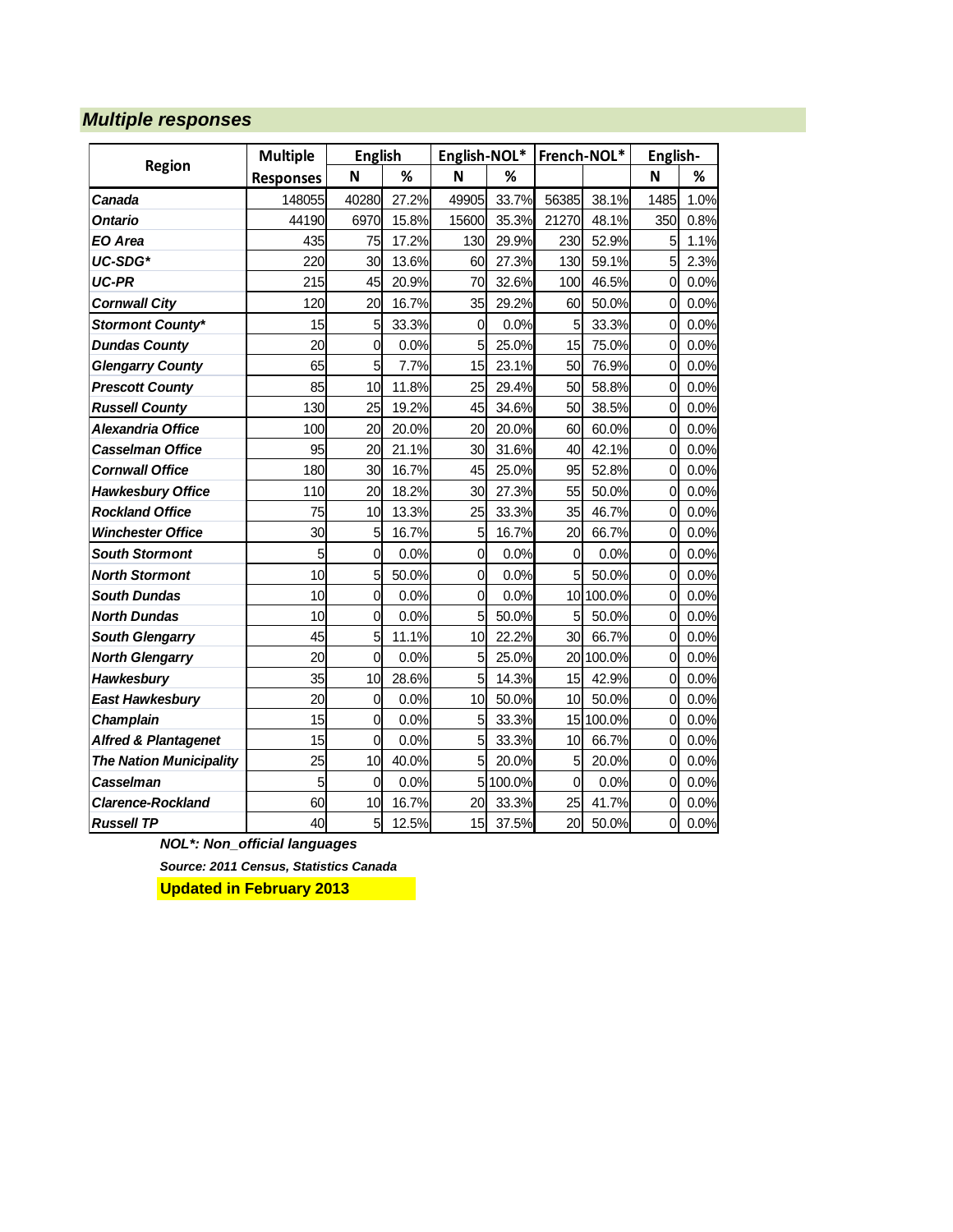| 1-13. Knowledge of Official Languages |
|---------------------------------------|
|---------------------------------------|

*1-13. Knowledge of Official Languages [Description](http://www.apheo.ca/index.php?pid=70)*

|                                 | <b>Total</b> | <b>English only</b> |       | <b>French only</b> |       | <b>English-French</b> |       | <b>Neither E nor F</b> |      |
|---------------------------------|--------------|---------------------|-------|--------------------|-------|-----------------------|-------|------------------------|------|
| Report                          | Population   | N                   | %     | N                  | %     | N                     | %     | N                      | %    |
| Canada                          | 33121175     | 22564665            | 68.1% | 4165015            |       | 12.6% 5795570         | 17.5% | 595920                 | 1.8% |
| <b>Ontario</b>                  | 12722060     | 10984360            | 86.3% | 42980              |       | 0.3% 1395805          |       | 11.0% 298920           | 2.3% |
| EO Area                         | 193780       | 82890               | 42.8% | 12305              | 6.3%  | 98350                 | 50.8% | 230                    | 0.1% |
| UC-SDG*                         | 109440       | 65385               | 59.7% | 1525               | 1.4%  | 42360                 | 38.7% | 165                    | 0.2% |
| <b>UC-PR</b>                    | 84340        | 17505               | 20.8% | 10780              | 12.8% | 55990                 | 66.4% | 65                     | 0.1% |
| <b>Cornwall City</b>            | 45395        | 25185               | 55.5% | 510                | 1.1%  | 19590                 | 43.2% | 110                    | 0.2% |
| <b>Stormont County*</b>         | 19185        | 12260               | 63.9% | 225                | 1.2%  | 6690                  | 34.9% | $5\overline{a}$        | 0.0% |
| <b>Dundas County</b>            | 21770        | 18200               | 83.6% | 50                 | 0.2%  | 3505                  | 16.1% | 15                     | 0.1% |
| <b>Glengarry County</b>         | 23090        | 9745                | 42.2% | 735                | 3.2%  | 12575                 | 54.5% | 35                     | 0.2% |
| <b>Prescott County</b>          | 31220        | 4550                | 14.6% | 5650               | 18.1% | 20990                 | 67.2% | 30                     | 0.1% |
| <b>Russell County</b>           | 53110        | 12950               | 24.4% | 5125               | 9.6%  | 34990                 | 65.9% | 30                     | 0.1% |
| <b>Alexandria Office</b>        | 41360        | 15780               | 38.2% | 2450               | 5.9%  | 23075                 | 55.8% | 45                     | 0.1% |
| <b>Casselman Office</b>         | 45955        | 13115               | 28.5% | 4790               | 10.4% | 28015                 | 61.0% | 25                     | 0.1% |
| <b>Cornwall Office</b>          | 77675        | 43350               | 55.8% | 1010               | 1.3%  | 33170                 | 42.7% | 140                    | 0.2% |
| <b>Hawkesbury Office</b>        | 42760        | 6775                | 15.8% | 7210               | 16.9% | 28735                 | 67.2% | 35                     | 0.1% |
| <b>Rockland Office</b>          | 31925        | 6235                | 19.5% | 3780               | 11.8% | 21890                 | 68.6% | 20                     | 0.1% |
| <b>Winchester Office</b>        | 28500        | 22010               | 77.2% | 205                | 0.7%  | 6260                  | 22.0% | 20                     | 0.1% |
| <b>South Stormont</b>           | 12455        | 8450                | 67.8% | 70                 | 0.6%  | 3935                  | 31.6% | $\overline{0}$         | 0.0% |
| <b>North Stormont</b>           | 6730         | 3810                | 56.6% | 155                | 2.3%  | 2755                  | 40.9% | 5                      | 0.1% |
| <b>South Dundas</b>             | 10675        | 9355                | 87.6% | 10                 | 0.1%  | 1305                  | 12.2% | 5                      | 0.0% |
| <b>North Dundas</b>             | 11095        | 8845                | 79.7% | 40                 | 0.4%  | 2200                  | 19.8% | 10                     | 0.1% |
| <b>South Glengarry</b>          | 13095        | 5905                | 45.1% | 275                | 2.1%  | 6890                  | 52.6% | 25                     | 0.2% |
| <b>North Glengarry</b>          | 9995         | 3840                | 38.4% | 460                | 4.6%  | 5685                  | 56.9% | 10                     | 0.1% |
| <b>Hawkesbury</b>               | 10355        | 960                 | 9.3%  | 2415               | 23.3% | 6965                  | 67.3% | 15                     | 0.1% |
| <b>East Hawkesbury</b>          | 3335         | 565                 | 16.9% | 515                | 15.4% | 2250                  | 67.5% | 5                      | 0.1% |
| <b>Champlain</b>                | 8510         | 1730                | 20.3% | 1075               | 12.6% | 5695                  | 66.9% | $\overline{5}$         | 0.1% |
| <b>Alfred &amp; Plantagenet</b> | 9020         | 1295                | 14.4% | 1645               | 18.2% | 6080                  | 67.4% | $\overline{5}$         | 0.1% |
| <b>The Nation Municipality</b>  | 11540        | 2225                | 19.3% | 1560               | 13.5% | 7745                  | 67.1% | 5                      | 0.0% |
| Casselman                       | 3500         | 320                 | 9.1%  | 585                | 16.7% | 2590                  | 74.0% | 0                      | 0.0% |
| <b>Clarence-Rockland</b>        | 22905        | 4940                | 21.6% | 2135               | 9.3%  | 15810                 | 69.0% | 15                     | 0.1% |
| <b>Russell TP</b>               | 15165        | 5465                | 36.0% | 845                | 5.6%  | 8845                  | 58.3% | 10                     | 0.1% |

*Stormont County\*: Excluding Cornwall City*

*Source: 2011 Census, Statistics Canada*